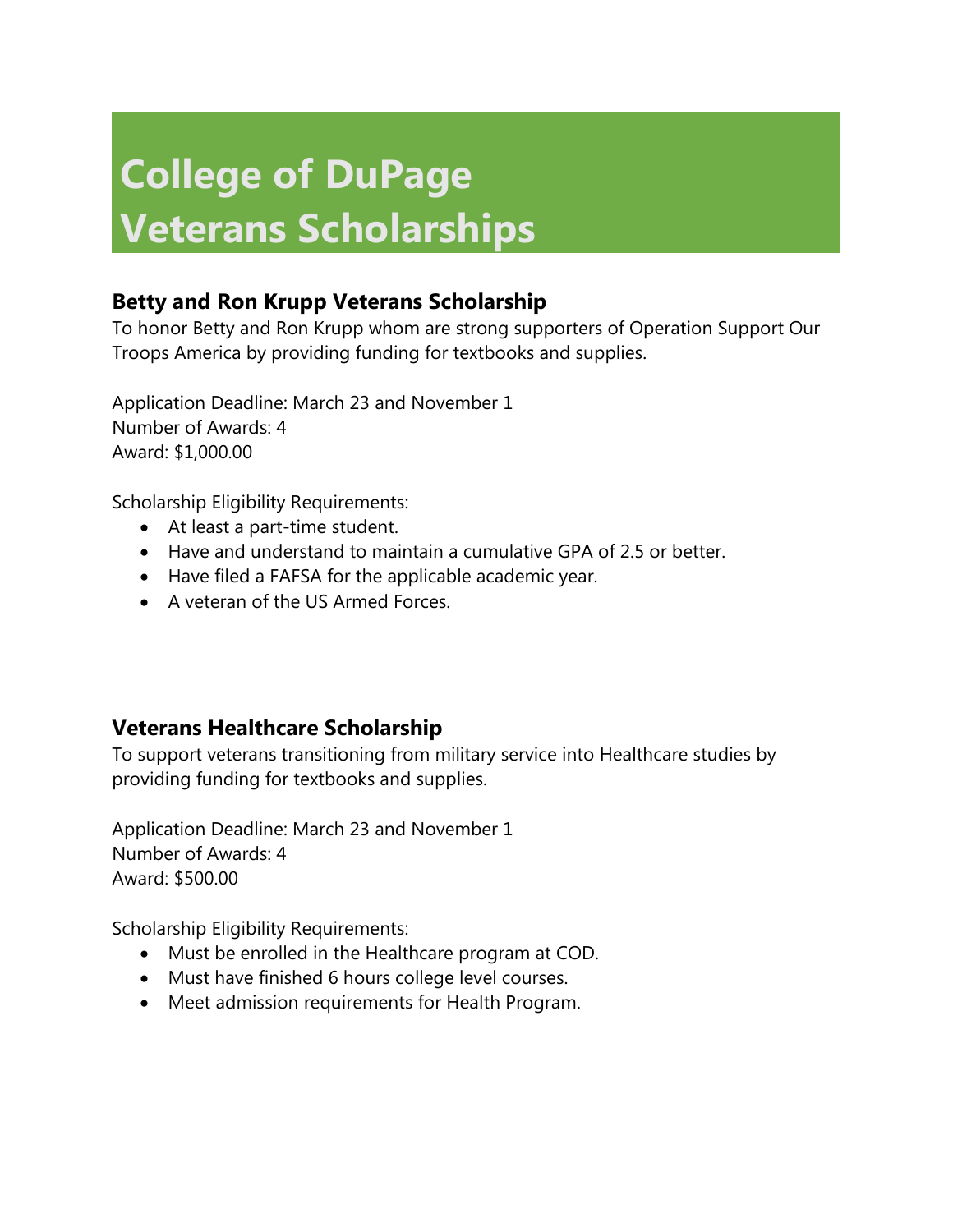## **Veterans Textbook Scholarship**

In honor of the veterans and military personnel attending COD to aid them in pursuit of an Associate's Degree.

Application Deadline: April 23 and November 1 Number of Awards: 4 Award: \$400.00

Scholarship Eligibility Requirements:

- A veteran of the U.S. military.
- Registered for at least 12 credit hours.
- Minimum GPA of 2.5.
- May only apply once during the academic year.
- Veteran status must be verified through Veterans Student Services Office.

# **Veterans Scholarships**

# **[AFCEA Disabled War Veterans Scholarship](http://www.afcea.org/education/scholarships/undergraduate/DisabledVeteranScholarship.asp)**

Application Deadline: April 1 and November 13 Award: \$2,500.00

Scholarship Eligibility Requirements:

- Active-duty, National Guard and Reserve members and honorably discharged veterans who are disabled because of wounds received during service in Operation Iraqi Freedom.
- Must be enrolled in eligible programs at either a two-year or four-year accredited college/university in the U.S.
- Qualified distance-learning or online degree-granting programs also qualify.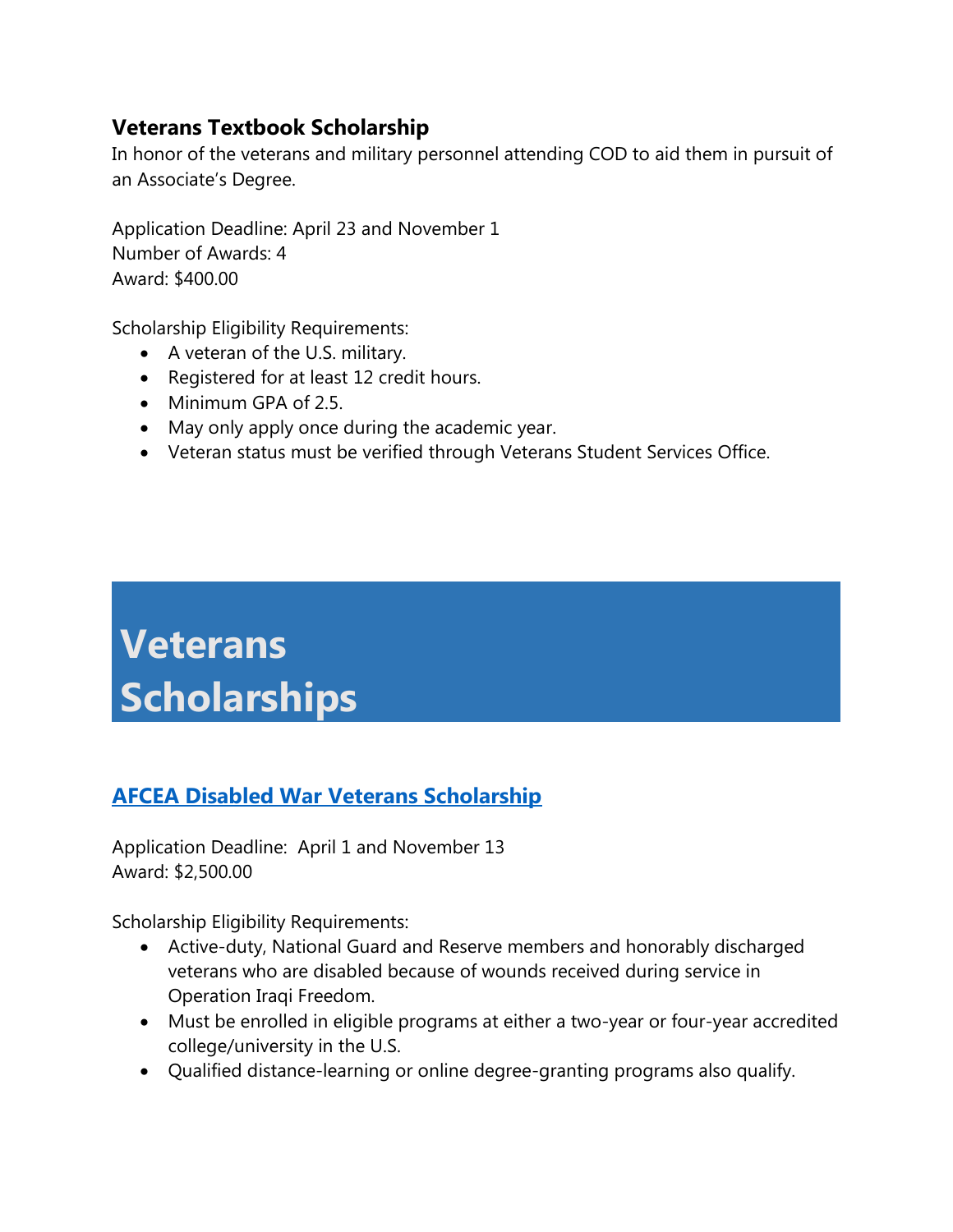# **AFCEA Veterans of Enduring [Freedom \(Afghanistan\) and Iraqi Freedom](http://www.afcea.org/education/scholarships/undergraduate/veteran.asp)  [Scholarship](http://www.afcea.org/education/scholarships/undergraduate/veteran.asp)**

Application Deadline: May 1 Award: \$2,500.00

Scholarship Eligibility Requirements:

- Active-duty, National Guard, Reserve and honorably discharged veterans of operations Enduring Freedom and Iraqi Freedom who are actively pursuing an undergraduate degree in an eligible major at accredited two-year or four-year institutions in the U.S.
- Distance-learning/online programs affiliated with a major U.S. institution are also eligible.

# **[AMVets Dr. Aurelio M. Caccomo Family Foundation Memorial](http://www.amvets.org/pdfs/programs_pdfs/program_scholarship_application_caccomo_vet.pdf)  [Scholarship](http://www.amvets.org/pdfs/programs_pdfs/program_scholarship_application_caccomo_vet.pdf)**

Application Deadline: September 2 Number of Awards: 1 Award: \$3,000.00

Scholarship Eligibility Requirements:

- Must be a veteran, including members of the National Guard and Reserve.
- Must be seeking new skills in order to be more competitive in the job market.
- May be used for part-time or full-time undergraduate courses or accredited degree or certificate programs.
- Online schools eligible.

## **[AMVets National Scholarship Program for Veterans](http://www.amvets.org/pdfs/programs_pdfs/programs_scholarship_application_veteran.pdf)**

Application Deadline: September 2 Number of Awards: 3 Award: \$4,000.00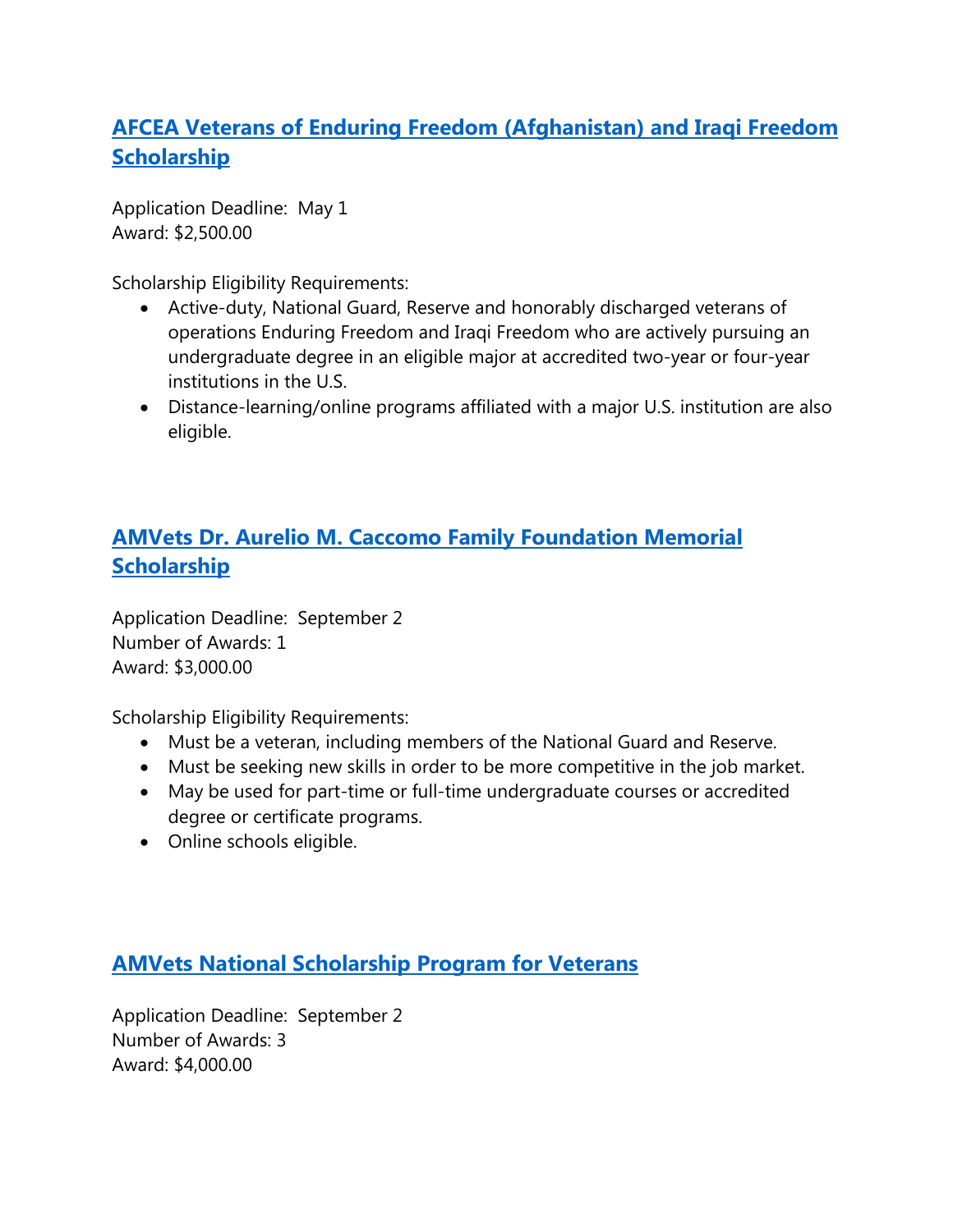Scholarship Eligibility Requirements:

- Must be a veteran.
- Must be a full-time student.
- Must be demonstrating financial need.

## **[Air Force Association Captain Jodi Callahan Memorial Scholarship](http://www.afa.org/aeflaid/callahan.pdf)**

Application Deadline: June 30 Recommended due date: June 15 Number of Awards: 1 Award: \$1,000.00/One-time

Scholarship Eligibility Requirements:

- Must be active-duty Air Force, full-time Air National Guard or full-time Air Force Reserve officer or enlisted personnel.
- Must be pursuing a master's degree in a nontechnical field of study.

# **[Assistance League Chicagoland West](http://www.alcw.org/scholars-support/) Scholarship for College of [DuPage Students](http://www.alcw.org/scholars-support/)**

Application Deadline: On-going Number of Awards: On-going Award: Determined per applicant

Scholars Support awards scholarships to students in financial need. The program helps ease monetary burdens to encourage graduation, while increasing the availability of a skilled workforce able to meet local opportunities.

Estimates indicate that 60-70% of College of DuPage graduates live and work in DuPage County after receiving their degrees. By supporting these individuals while they are still students, Assistance League of Chicagoland West hopes to strengthen the larger local community in the future.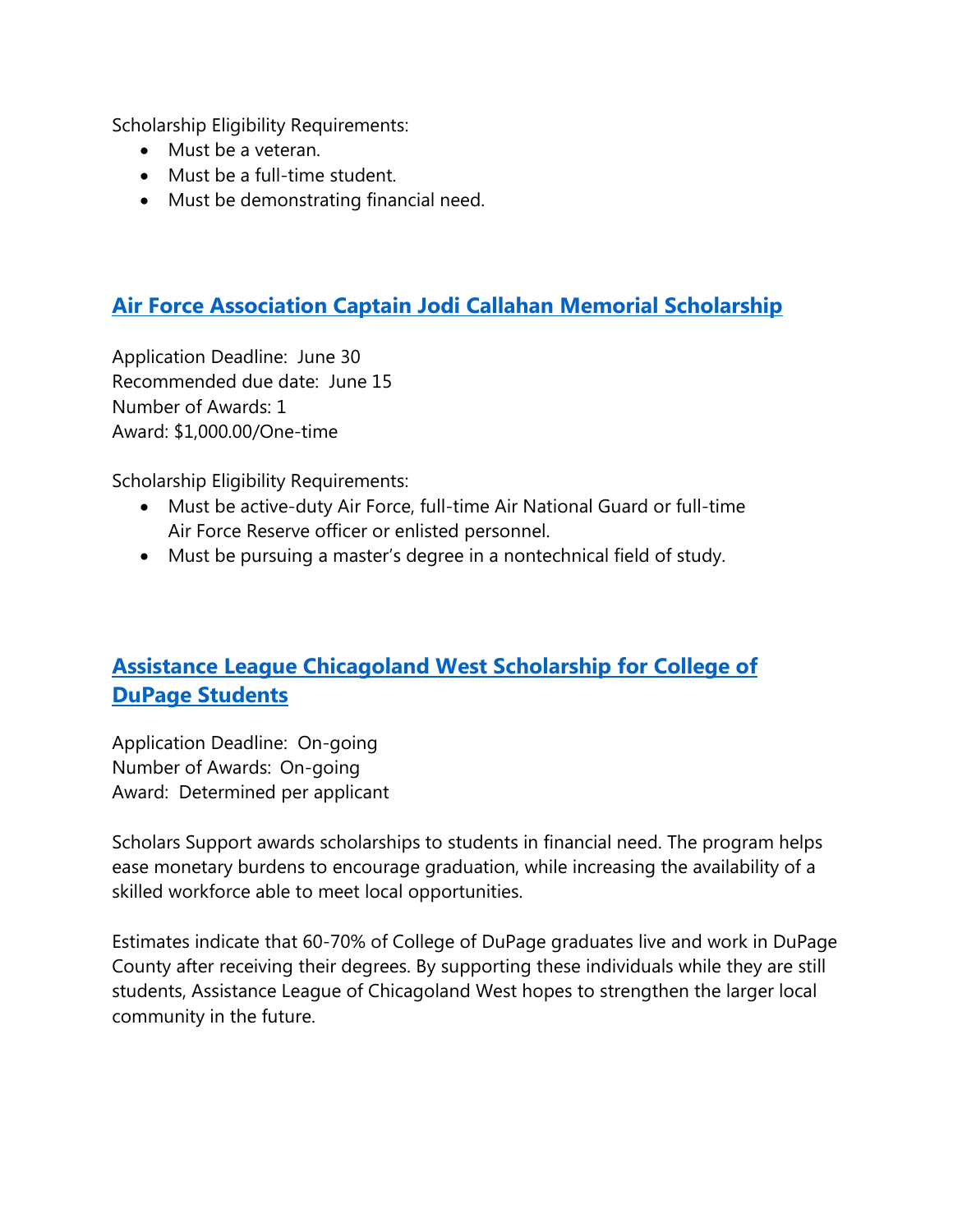In addition to financial need, the selection process is based on academic merit and commitment to the student's course of study. Candidates must live within the defined College of DuPage District 502.

Scholarship Eligibility Requirements:

- Applicants must have a cumulative GPA of 2.75 or higher and have completed a minimum of 18 credit hours.
- Applicants must be enrolled in at least 9 credit hours for the semester that the scholarship is awarded.
- Candidates must live in the College of DuPage District 502.
- Assistance League of Chicagoland West wishes applicants all the best in their educational pursuits.

To Apply:

- Fill out the [Scholarship Guidelines & Application](http://www.alcw.org/s/AL-Scholars-Support-Guidelines-Applicationr-Rev-21Apr16.pdf)
- Complete the application and attach required documents.
- Submit your package via USPS to Assistance League, Scholarship Application, 120 E. Ogden Avenue, Suite 100, Hinsdale IL 60521.
- OR Email your package to [scholarship@alcw.org.](mailto:scholarship@alcw.org)

## **[Automotive Aftermarket Scholarship](http://www.automotivescholarships.com/apply_online.cfm) Central**

Application Deadline: September 1 to March 31 Number of Awards: 100 or more Award: \$1,000 – \$2,000

The University of the Aftermarket Foundation provides an annual grant to fund scholarships. In 2016, UAF and its donors will award more than \$200,000 in scholarships.

Applicants must meet these qualifications:

- Planning a career in the Automotive Aftermarket.
- There is no minimum GPA requirement for UAF awards.
- Planning to attend or attending a full time program at an accredited college or university, or an ASE/NATEF certified post secondary automotive, collision, or heavy duty technician training program.
- In 2015, more than 200 scholarships were awarded.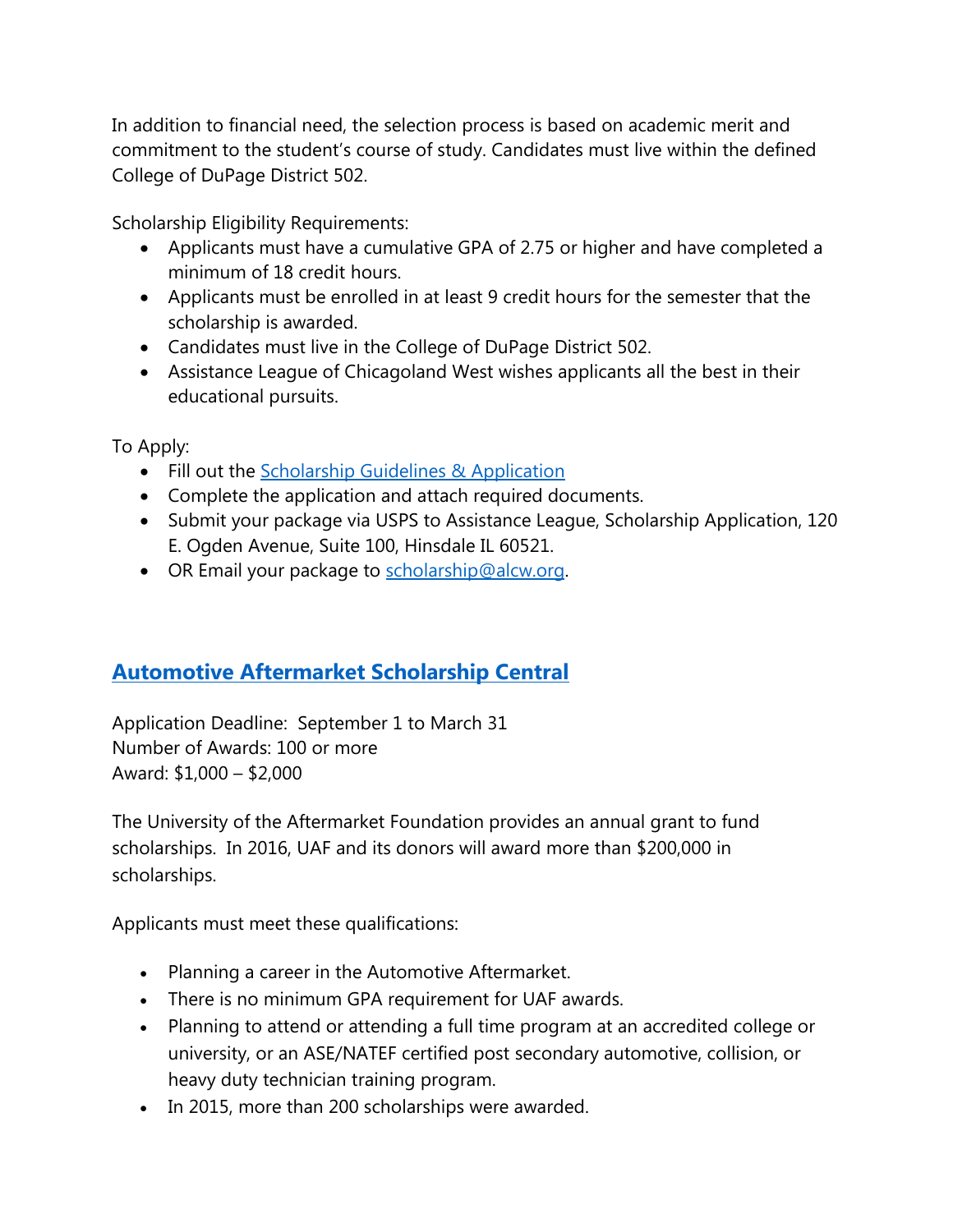#### **About the University of the Aftermarket Foundation:**

Since 1986, the University of the Aftermarket Foundation has funded millions of dollars of scholarships, grants, research and ongoing educational programs to help develop a strong, knowledgeable aftermarket work force. The foundation encourages industry support, including donations for the purpose of honoring or memorializing individuals or otherwise recognizing special events, to help ensure the continued availability of training and education that strengthen the industry. For more information about the University of the Aftermarket Foundation, call (816) 584-0511. For further information, contact: Pete [Kornafel](mailto:petekornafel@msn.com)

The future growth and success of the auto care industry depends on attracting and educating a new generation of global-thinking professionals and qualified personnel. The Auto Care Association supports and actively participates in scholarship activities. Below are great websites to find scholarships for those interested in the Auto Care industry:

- Auto Care Association & AWDA's [Internship Program](http://www.autocarecareers.org/get-started/internships-scholarships/auto-care-association-awda-internship-program/)
- [Automotive Aftermarket Scholarship Central](http://www.automotivescholarships.com/)
- [Car Care Council Women's Board](http://www.carcare.org/womens-board/scholarships/)
- [Multi Parts Supply International Aftermarket Scholarship Fund](http://www.automotivescholarships.com/scholarshiptype.cfm?type=25)
- Automotive Hall of Fame offers [Automotive Hall of Fame](http://automotivehalloffame.org/scholarships.php)
- SEMA Specialty Equipment Market Association offers **SEMA Memorial** [Scholarships.](http://www.sema.org/scholarships)
- The Alliance Group offers [Advancing the Aftermarket](http://www.alliance-programs.com/advancingaftermarket/)
- Independent Motors Scholarship (for a Boulder, CO student) [Link](http://independentmotors.net/auto-repair-scholarship-2015/)

## **Captain Sean P. Grimes Physician [Assistant Educational Scholarship](http://www.sapa.org/SeanScholarshipPage.htm)**

Application Deadline: February 1 Number of Awards: 1 Award: \$3,000.00

Scholarship Eligibility Requirements:

- Must be a member or veteran of active-duty Army, National Guard or Reserve of any military occupational specialty.
- Must be seeking training as a physician assistant.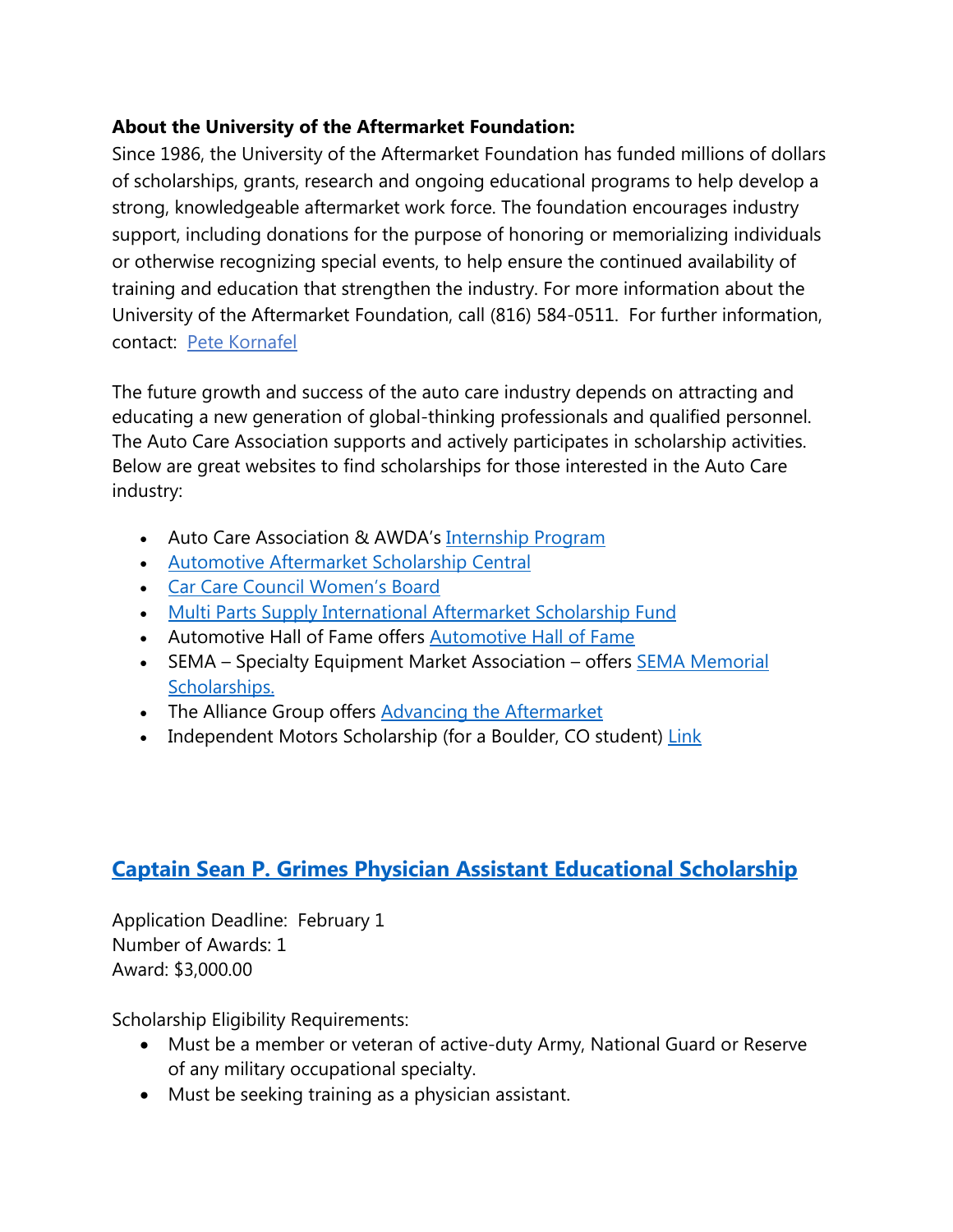# **Fisher House Foundation Scholarships**

#### **[Scholarships for Military Children](http://www.militaryscholar.org/sfmc/index.html)**

Application Deadline: February 17 Number of Awards: 700 Award: \$2,000.00

#### **The 2017 program is open! Submit your application to your commissary no later than February 17, 2017.**

Commissaries are an integral part of the quality of life offered to service members and their families. The Scholarships for Military Children Program was created in recognition of the contributions of military families to the readiness of the fighting force and to celebrate the role of the commissary in the military family community. It is the intent of the program that a scholarship funded through contributions be awarded annually for each commissary operated by the [Defense Commissary Agency](http://www.commissaries.com/) worldwide.

The Scholarships for Military Children Program is primarily funded through the generosity of manufacturers and suppliers whose products are sold at military commissaries, worldwide. We encourage military families to take advantage of their commissary benefits that not only provide a savings of more than 30 percent on the products purchased, but also support the military community through programs such as this scholarship. The [purchase of products from these companies funds](http://militaryscholar.org/sfmc/sponsors.html) the Scholarships for Military Children program.

The [Fisher House Foundation](http://fisherhouse.org/) is honored to be involved with the Scholarships for Military Children Program. Fisher House Foundation provides a "Home Away from Home" near military medical centers for families experiencing a personal medical crisis and is one of the premiere quality of life organizations supporting military families. The Foundation volunteered to underwrite the administration of this program.

A total of 700 scholarship grants, each for \$2,000, will be awarded for school year 2017- 18. There will be at least one recipient selected at every commissary location where qualified applications are received, and additional recipients will be selected based on a prorate basis, so more applicants will be selected from those commissaries with larger numbers of applicants.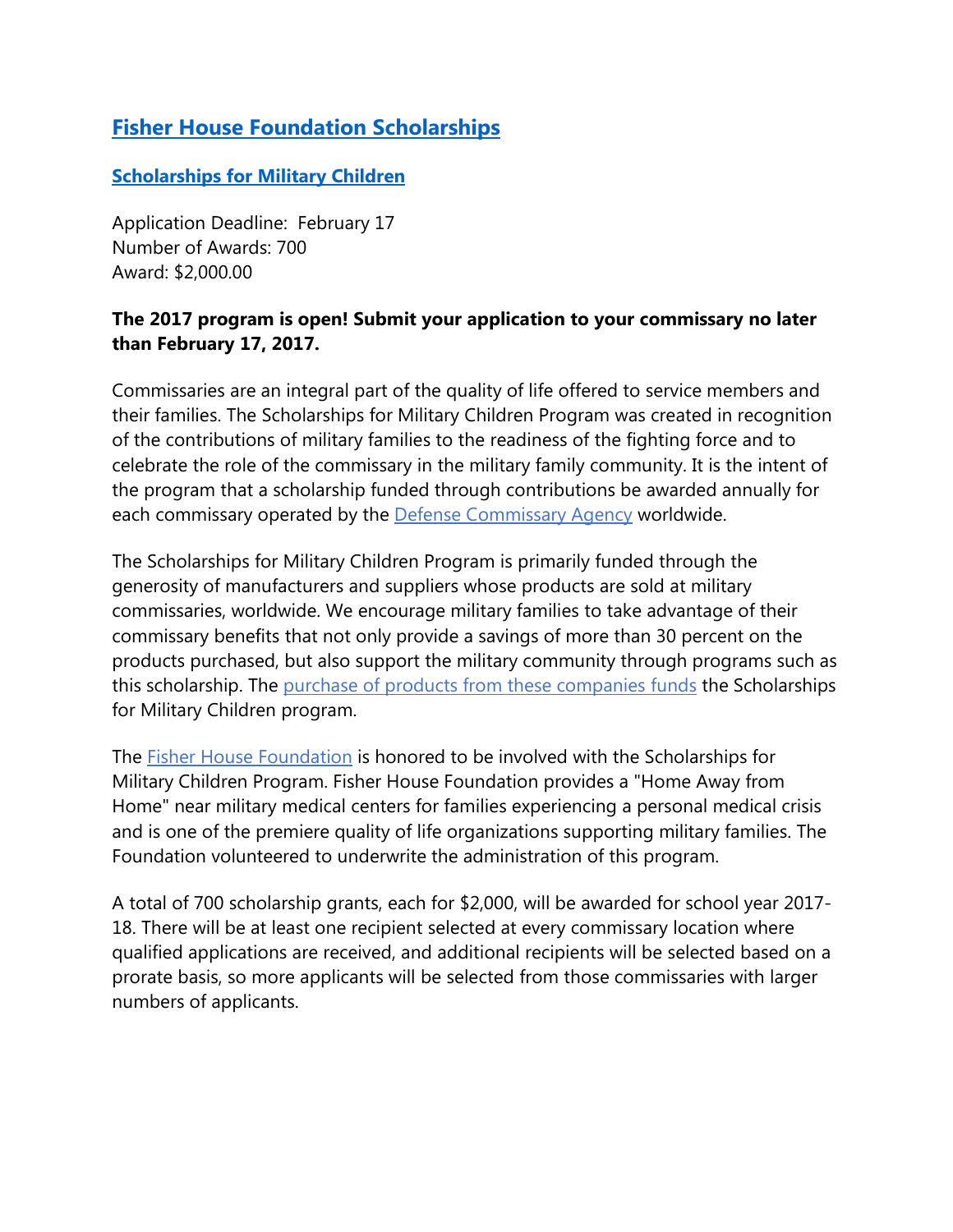Eligibility Requirements:

Recipient must be enrolled or planning to enroll full-time in a four-year undergraduate college or university, accredited in the U. S or a two-year community college. They must have a minimum cumulative grade point average of 3.0 on a 4.0 basis. Fisher House Foundation, Inc., an IRS recognized 501(c)(3) charity, administers the Scholarships for Military Children program. Commissary business partners and others donate to Fisher House Foundation, Inc., which treats each contribution as a "restricted donation." Fisher House Foundation, in turn, contracts with "Scholarship Managers," a professional scholarship management firm to evaluate the applications and select the best qualified as recipients. Every dollar received is given out as a scholarship grant. Fisher House Foundation does not charge for its services, to include the costs of administration and the cost of the scholarship management contract. For school year 2016-17, there will be 700 recipients selected, and each will receive a \$2,000 scholarship.

#### **[Heroes' Legacy Scholarships](http://www.militaryscholar.org/legacy/index.html)**

Application Deadline: March 17 Number of Awards: The amount to be awarded each year depends upon the amount of royalties, sponsorships and other donations designated for this program. Award: \$5,000.00

The "Heroes' Legacy Scholarships" program honors not only those who have fallen in battle, but all who have died or have become disabled through their active military service since September 11, 2001. The program is open to their dependent unmarried children under age 23. A disability is defined as one that results in the service member being eligible for, and receiving, Traumatic Servicemembers' Group Life Insurance (TSGLI) or a permanent and total disability compensation rating of 100%.

The scholarship grants for this special program are underwritten by the author's after tax proceeds from the book *"Of Thee I Sing. A Letter to My Daughters" written by President Barack Obama***,** as well as corporate sponsorships and private donations. The amount to be awarded each year depends on the amount of royalties, sponsorships and other donations designated for this program.

#### Eligibility Requirements:

Dependent unmarried children under age 23 of active duty personnel, Reserve, Guard, retired military members, or survivors of deceased military personnel may apply for a Heroes' Legacy Scholarship if they meet one of the following criteria: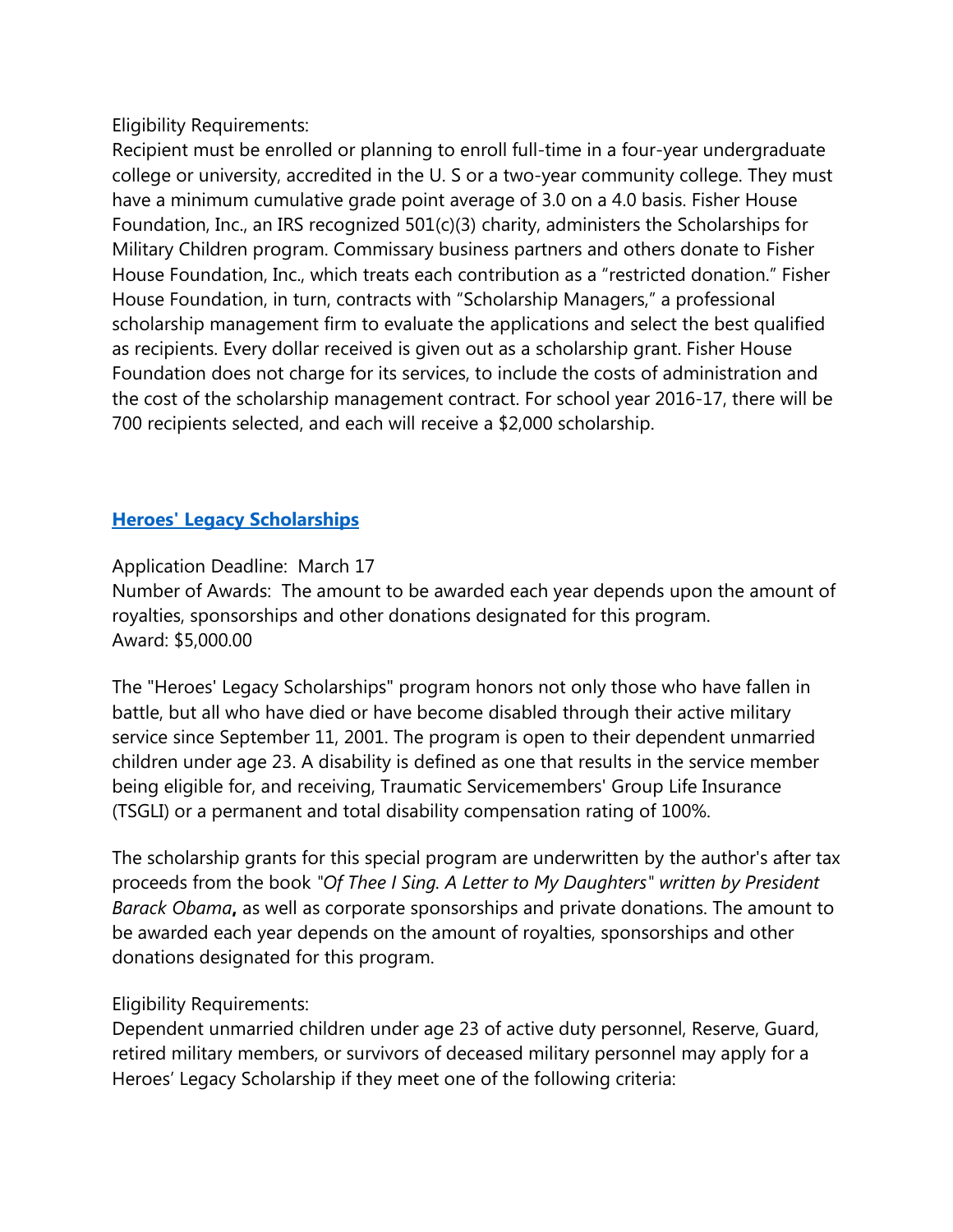Their sponsor died while serving on active duty, on or after September 11, 2001 in any branch or component of the U. S. Armed Forces.

#### **OR**

Their sponsor, while serving on active duty on or after September 11, 2001 became disabled, meaning that the parent qualified for Traumatic Servicemembers' Group Life Insurance (TSGLI).

#### **OR**

Their sponsor while serving on active duty on or after September 11, 2001 received a permanent and total compensation rating of 100% from the Department of Defense or Veterans Affairs.

#### **IN ADDITION – ALL APPLICANTS:**

- Must submit a copy of DD Form 214 OR DD Form 1300 that shows the dates of service.
- Must possess a DD Form 1173 (United States Uniformed Services Identification Card). Eligibility, including survivors of deceased members, will be determined using the DEERS (Defense Enrollment Eligibility Reporting System) database. Applicants can verify if they are enrolled in DEERS by going to www.dmdc.osd.mil and entering their social security number, date of birth, and last name or by calling 1-800-538-9552.
- Must be enrolled, or planning to enroll, in a full-time undergraduate program of studies leading to a Bachelor's Degree at an accredited U.S. college or university. High school applicants must have a minimum cumulative unweighted GPA of 3.0 (on a 4.0 basis). College applicants must have a minimum cumulative unweighted GPA of 2.50. College freshmen must submit a first semester college transcript.
- Who are attending a community or junior college must be enrolled in a program of studies designed to allow them to transfer directly into a four-year program. No scholarships will be awarded to those pursuing an associate degree as their final degree, second undergraduate, or graduate school degree.
- Who receive an appointment to one of the U.S. Military Academies (or affiliated preparatory schools) or are awarded a full scholarship at any accredited U.S. postsecondary institution of higher education are not eligible to receive funds from this program. A full scholarship is defined as one that provides for payment of tuition, books, fees or qualified expenses**.**

#### **NOT SURE IF YOU ARE ELIGIBLE?**

Applicants who are not sure whether they qualify should submit their documentation to Fisher House Foundation. Fisher House Foundation will make determinations on a case by case basis. Send the documentation via email to bgawne@fisherhouse.org. Please include "Heroes' Legacy Scholarship Program" in the subject line. If no response is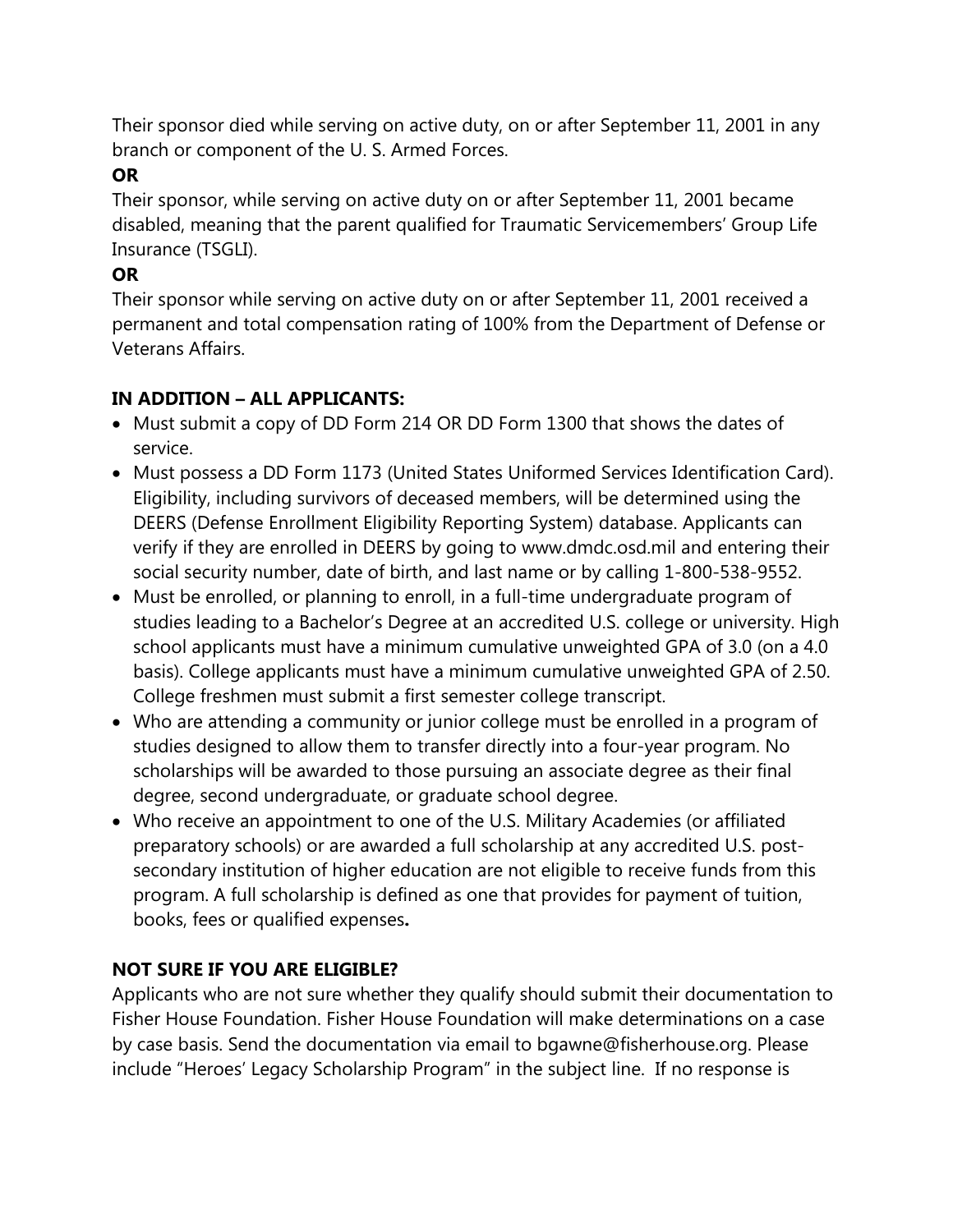provided within one week, please call Fisher House Foundation at (888) 294-8560 to ensure the email was received.

#### **OTHER QUESTIONS?**

- Call SM at (856) 616-9311 or, Email SM at legacyscholar@scholarshipmanagers.com
- Visit the FAQ's section of the "Heroes Legacy Scholarships" at militaryscholar.org.

#### **[PDF 2017 Heroes' Legacy Scholarship Program Fillable Application](http://militaryscholar.org/legacy/HeroesLegacyScholarship2017-Official-v1.pdf)**

**Note:** Applications are not accepted by email. Please submit your application via mail as directed below:

[Completed applications](http://militaryscholar.org/legacy/application.html) must be mailed to: Scholarship Managers Post Office Box 2550 Cherry Hill, New Jersey 08034

If using FedEx or UPS, you must use the following street address: Scholarship Managers 307 Provincetown Road Cherry Hill, NJ 08034

All applications must be postmarked by or have a FEDEX/UPS stamped shipping date of: **MARCH 17, 2017**.

#### **[Illinois AMVETS Service Foundation Veteran Scholarship](http://ilamvets.org/Portals/0/Veteran%20Application%202016-2017.pdf)**

Application Deadline: March 1 Number of Awards: 10 Award: up to \$2,000.00

The Illinois AMVETS Service Foundation is committed to supporting educational goals of our Illinois veterans. The Illinois AMVETS Service Foundation Veteran Scholarship has been established to invest in their education. Award amounts will vary and is based on eligible funding annually. Each award is for *up to \$2,000* and can be utilized for books, housing expenses, school fees, and tuition.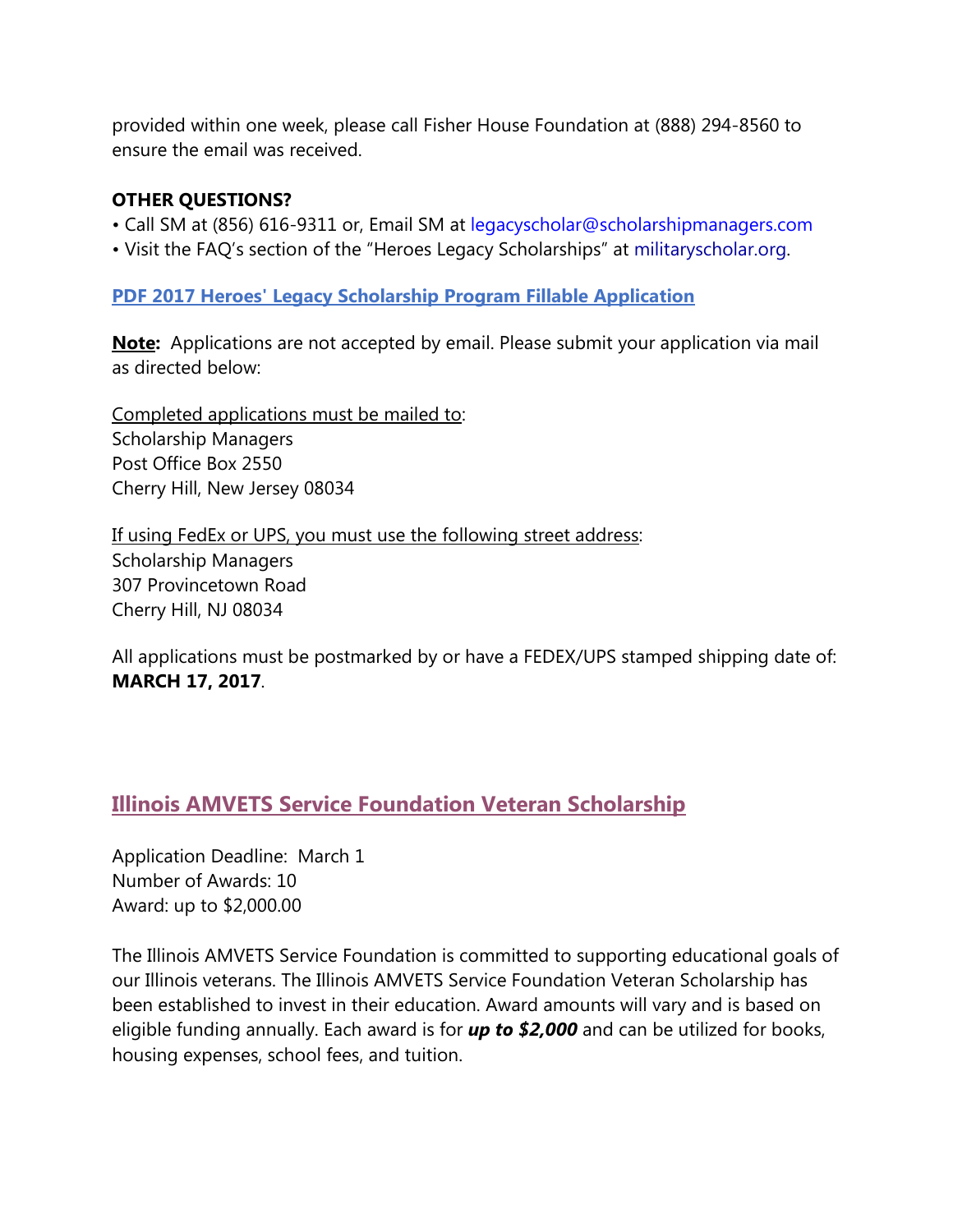Eligibility Requirements:

- 1. Veteran with a permanent Illinois address.
- 2. Honorably Discharged
- 3. Enrolled as a full-time student 2 or 4 year College or University, Vocational or Technical School in Illinois. Student does not need to be a freshman.

#### Application Process:

Application material must be postmarked by March 1st, in order to be considered. Application and all required material must be mailed to: Programs, Illinois AMVETS, 2200 S. 6th St, Springfield, IL 62703

#### Selection Process:

Applications will be available November 1st at www.ilamvets.org. Applicants will be selected based on a financial need and merit basis. Finalists will be contacted for additional documentation to verify eligibility. If selected, awardees will be notified by April 15th. As an applicant, if you have not been notified please consider applying next year. Scholarship funds will be made available no later than July 31st. Funds will be sent directly to the school unless approved otherwise by special request.

#### Renewability:

May reapply annually up to 4 consecutive years in addition to the following have been met:

- Proof of full-time status
- Copy of current transcripts maintain an overall if at least a 3.0 GPA

## **[Illinois Patriot Education Fund](http://www.illinoispatrioteducationfund.org/scholarship-application/)**

Application Deadline: March 31 Award: \$1,000.00 up to \$19,000.00

Thank you for your service and sacrifice to our country. The Illinois Patriot Education Fund (I-PEF), a 501 (C) (3) charity incorporated in the State of Illinois provides multi-year scholarship assistance supporting the educational journey for post 9/11 Illinois military families. We support the education of active duty/reserve members, veterans, spouses, and dependents over and above the benefits provided by the Post-911 GI Bill. This application is DUE at 11:59 pm on March 31st.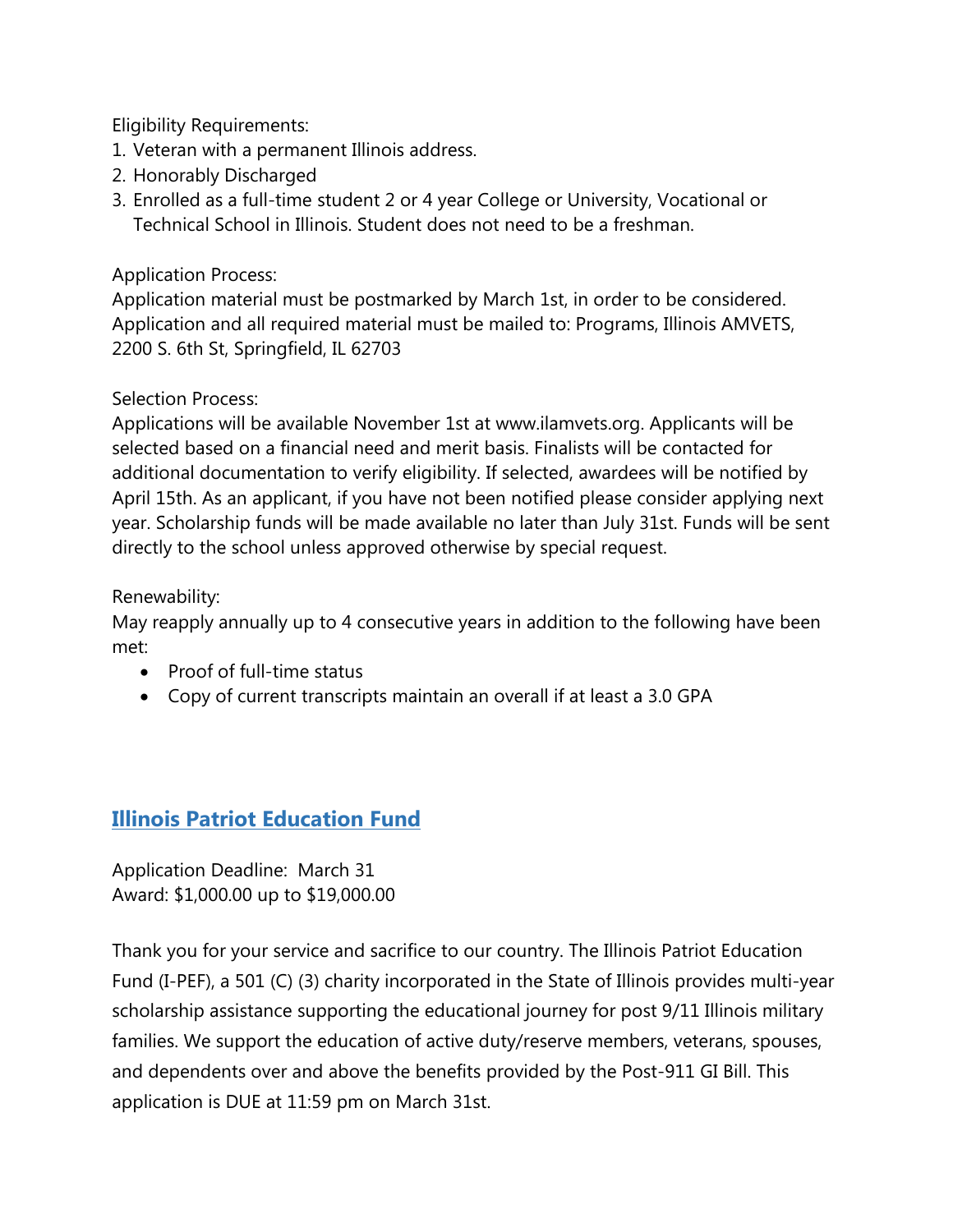Before beginning the application process, ensure you are qualified to apply for an IPEF Scholarship by reading each section below and have all forms collected (your application will be declined/returned if these do not apply to you). :

- 1. You must be qualified to receive the Post-9/11 GI Bill benefits. Your military service record, a certificate of eligibility with your remaining entitlement and discharge type on your DD214 will identify your eligibility to receive the Post 9/11 GI Bill.
- 2. You are a Post-9/11 active duty/reservist, veteran, veteran's spouse or their dependent living in the State of Illinois (Illinois ID/Driver's license required with Illinois address)
- 3. You are currently accepted into a private, public in-state or out of state college/school or accredited vocational training program currently using your Post 9/11 GI Bill.
- 4. You must have a gap in your tuition, fees, books or specific school related costs for your program above and beyond your Post-9/11 GI Bill entitlement.
- 5. You must have maximized or applied all FAFSA grants (Pell Grant/Government funding), other scholarships including Yellow Ribbon or funding that is not a loan. You still are able to apply if there is a tuition/fee gap while receiving those aforementioned benefits. \*Do not apply if your benefits cover all your current fees/tuition for the entire summer, fall, winter and spring terms/semesters. That would make you ineligible for the current year applicant class. \*You would apply for the following year scholarship.
	- 1. We verify everything directly with the school student accounts office and financial aid office prior to any disbursement.
	- 2. All payments are sent directly to the school and refunds are not allowed to be disbursed to the scholar.

#### **Forms needed:**

- 1. DD214 with Social Security number **blacked out**
- 2. Illinois Driver's License or ID
- 3. Active Duty ID if active with no DD214
- 4. Acceptance letter from current school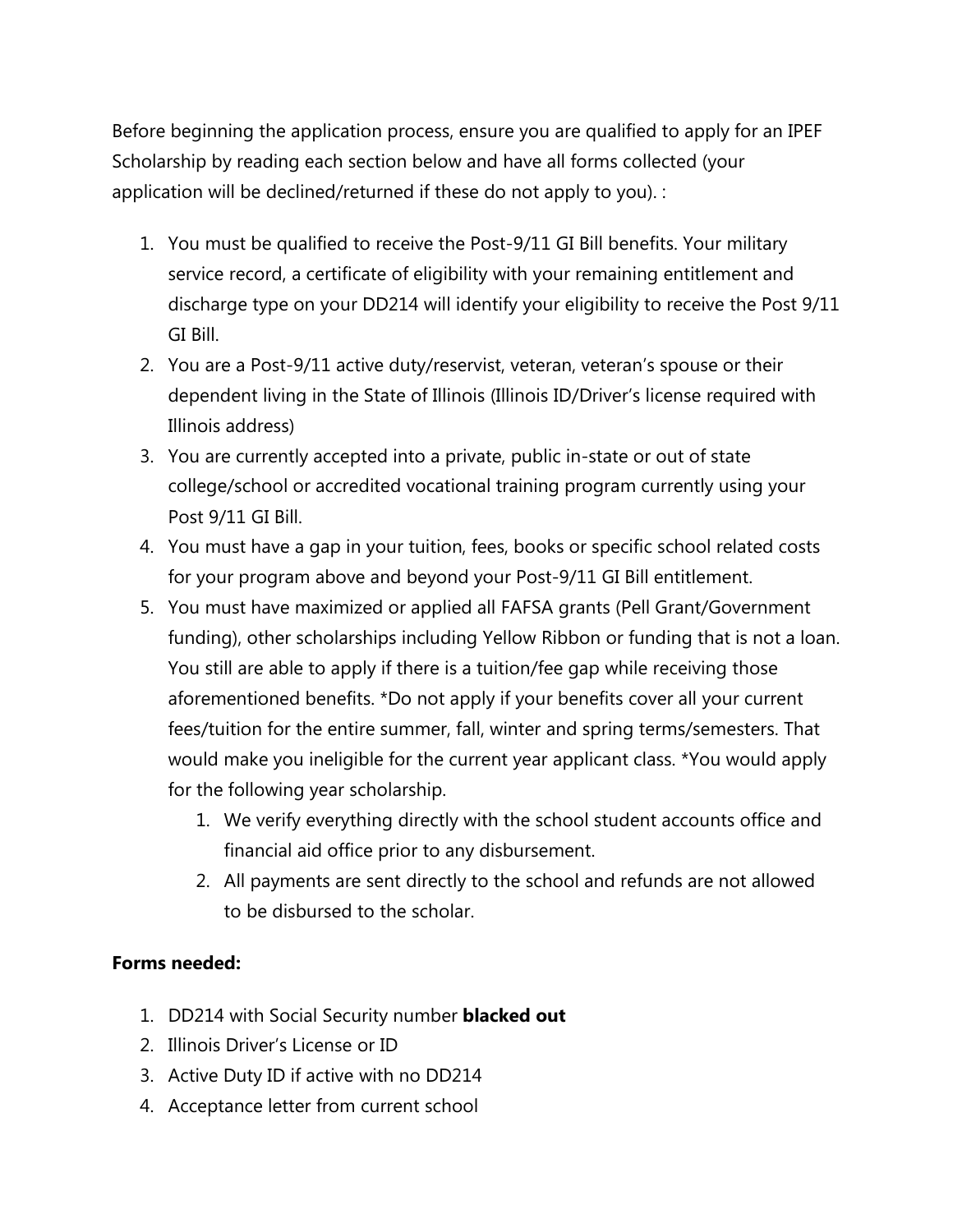- 5. Letter of Recommendation(s) emailed to [scholarships@illinoispatriot.org](mailto:scholarships@illinoispatriot.org) from senders email address. These **cannot** be an attachment in the online application. \*Send must insert in the subject line: your full name and the word document must be saved with your full name on it when emailed/attached.
- 6. Provide your prior years gross annual income off your IRS tax return.
- 7. Post 9/11 GI Bill eligibility form with remaining entitlement.
- 8. Unofficial transcripts including your current GPA.

## **[Imagine America's Military Award Program](http://www.imagine-america.org/scholarship/02-about-scholarship-map.asp)**

Application Deadline: June 30 Recommended due date: March 30 Award: \$1,000.00

Scholarship Eligibility Requirements:

- Amount awarded is for attendance at a participating career college.
- Must be active-duty members, reservists, or honorably discharged or retired veterans from any branch of service.

## **[Jewish War Veterans of the United States of America –](http://www.jwv.org/programs/service/awards/national_youth_achievement_program) National [Achievement Program](http://www.jwv.org/programs/service/awards/national_youth_achievement_program)**

Application Deadline: May 30 Recommended due date: March 30 Awards:

- 1. Charles Kosmutza Memorial Grant: \$2,500, \$1000
- 2. Max R. and Irene Rubenstein Memorial Grant: \$1,500
- 3. Leon Brooks Memorial Grant: \$1,000

The Jewish War Veterans of the USA is pleased to sponsor an essay [contest.](http://usascholarships.com/category/contest/) The mission of Jewish War Veterans of the USA is to maintain true allegiance to the United States of America to foster and perpetuate true Americanism. Jewish War Veterans of the USA is a 501(c)(4) nonprofit organization following the rules of war veteran organizations as defined by IRC 170 (c)(3).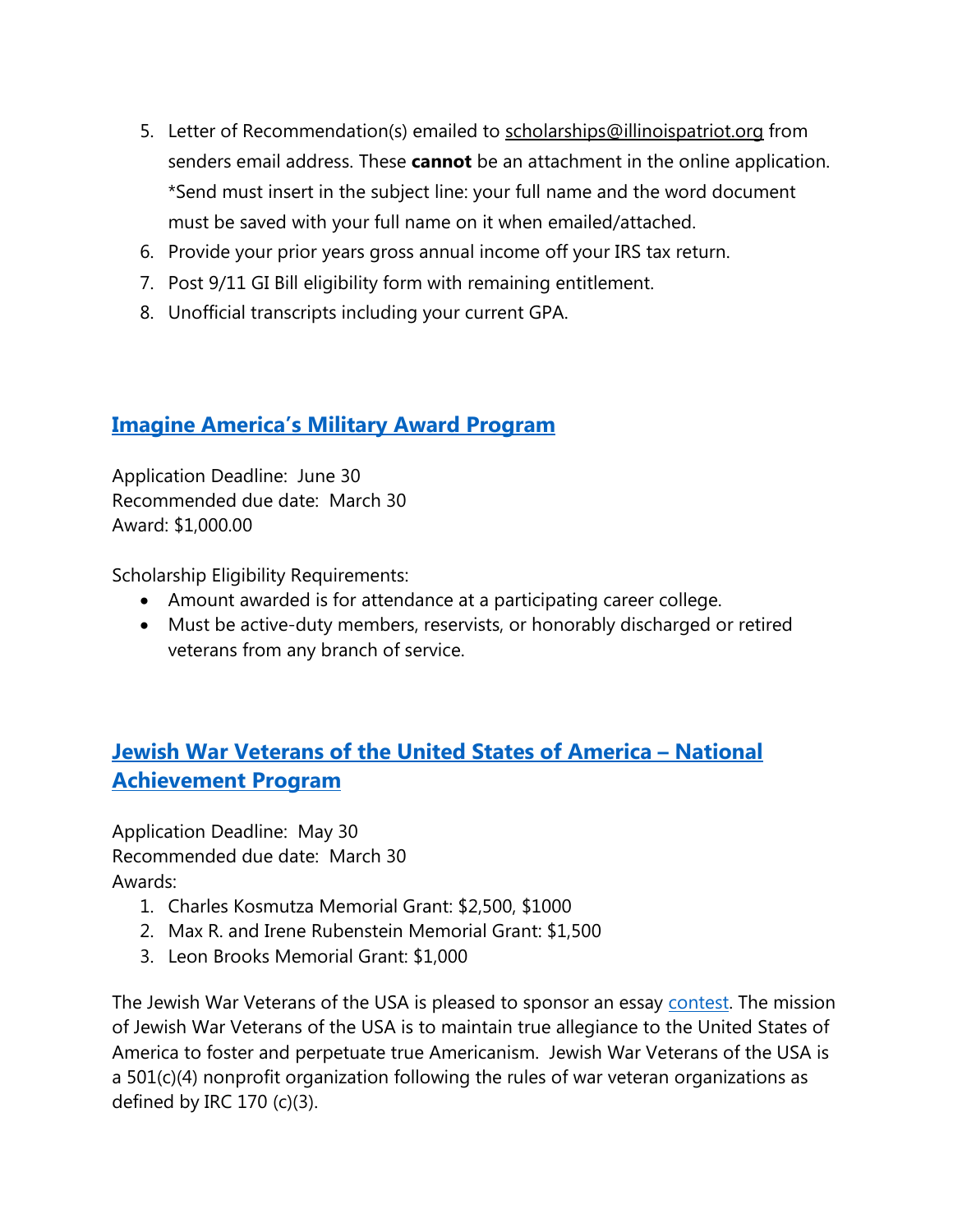Scholarship Eligibility Requirements:

- The essay contest is open for current service members and veterans who plan to attend or are currently attending an accredited associates, bachelor's, nursing or graduate-degree program.
- The National Achievement Program is open to anyone regardless of race, religion, creed, or culture.
- All veterans are eligible and must be legal residents of the USA.

How to Apply:

- 1. Download the scholarship application: [National Achievement Program Application](http://www.jwv.org/images/uploads/2015-2016_National_Achievement_Program_Application.pdf)  [2015-16](http://www.jwv.org/images/uploads/2015-2016_National_Achievement_Program_Application.pdf)
- 2. Submit an essay between 500-750 words. It must be written in English on an 8  $\frac{1}{2}$  by 11 inch paper. Typed essays are preferred. Essay Theme: What was your military experience AND how will that military experience help you pursue your academic studies?

Applicants must submit the following:

- His or her most recent transcript (high school or college)
- A copy of a college acceptance letter
- Proof of honorable military service, such as a copy of a dd-214, military id card, etc.

**Submitting Details:** Submit a complete application by email or postmarked mail:

Email: jwv-at-jwv.org with subject line: National Achievement Program

U.S. Postal Mail: Jewish War Veterans of the USA Attn: National Achievement Program 1811 R Street NW Washington, DC 20009

# **[Marine Corps Intelligence Educational Foundation John J. Guenther](http://www.mcia-inc.org/7.html)  [Merit Scholarship](http://www.mcia-inc.org/7.html)**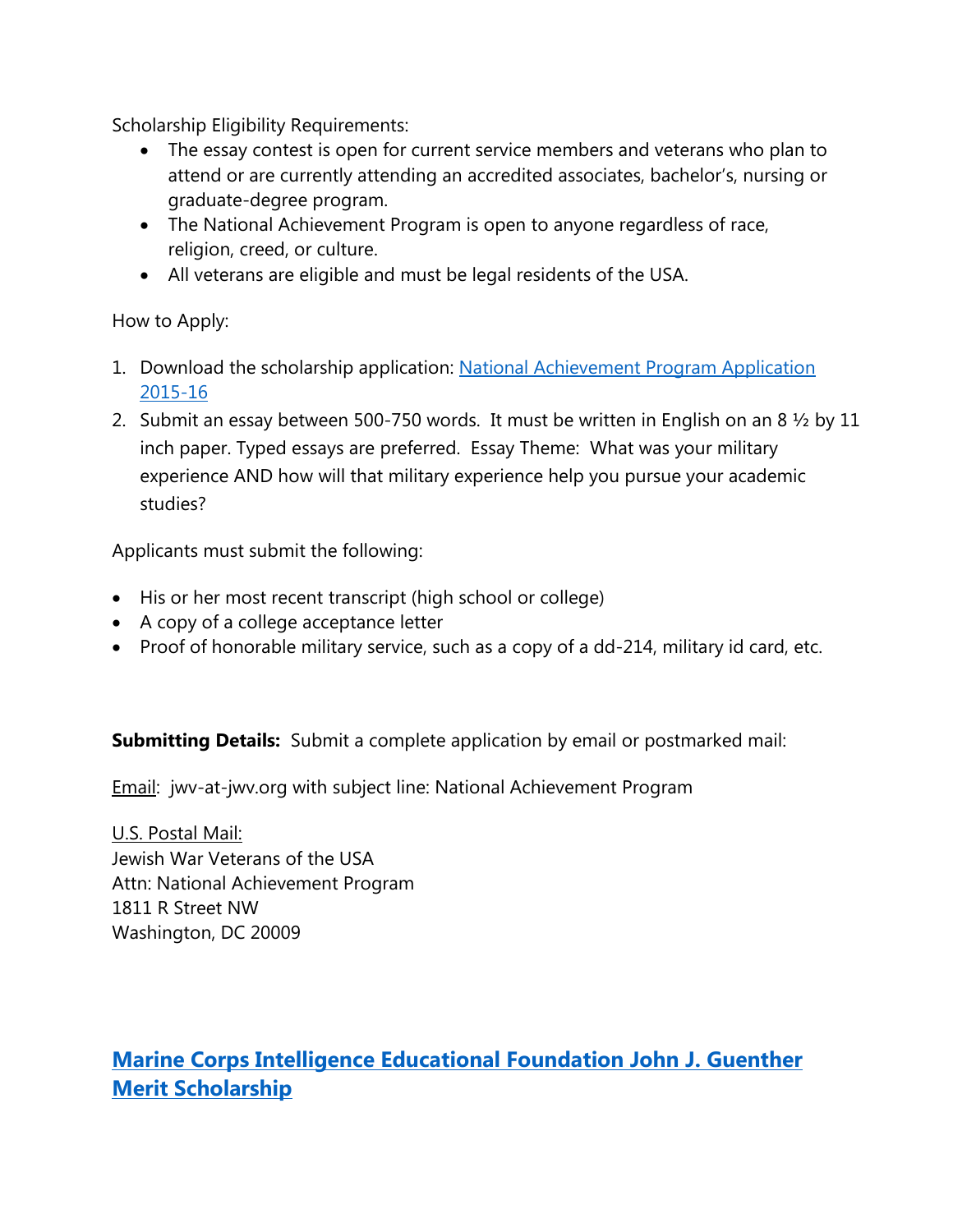Application Deadline: July 31 Number and amount of scholarships vary based on funds availability.

Scholarship Eligibility Requirements:

Must be a current dues-paying member of the Marine Corps Intelligence Association or family member of an eligible member.

#### **Military [Order of the Purple Heart \(MOPH\) Scholarship Program](http://www.purplehear.org/Membership/Public/Programs/Scholarships/Default.aspx)**

Application Deadline: February 16 Award: \$3,000.00

Scholarship Eligibility Requirements:

Must be a Military Order of the Purple Heart (MOPH) member, spouse, widow, or descendant.

# **[National Federation of Music Clubs Anne M. Gannett Award for](http://www.nfmc-music.org/Documents/Comp%20&%20Awards/CA-2-1.pdf)  [Veterans](http://www.nfmc-music.org/Documents/Comp%20&%20Awards/CA-2-1.pdf)**

Application Deadline: June 1, odd years only. Award: \$1,500.00

Scholarship Eligibility Requirements:

- Must be an honorably discharged service member.
- Must be a former music student and wish to resume study in pursuit of a music career.

**[Paralyzed Veterans of America Scholarship Program](http://www.pva.org/site/PageServer?pagename=memb_scholar)**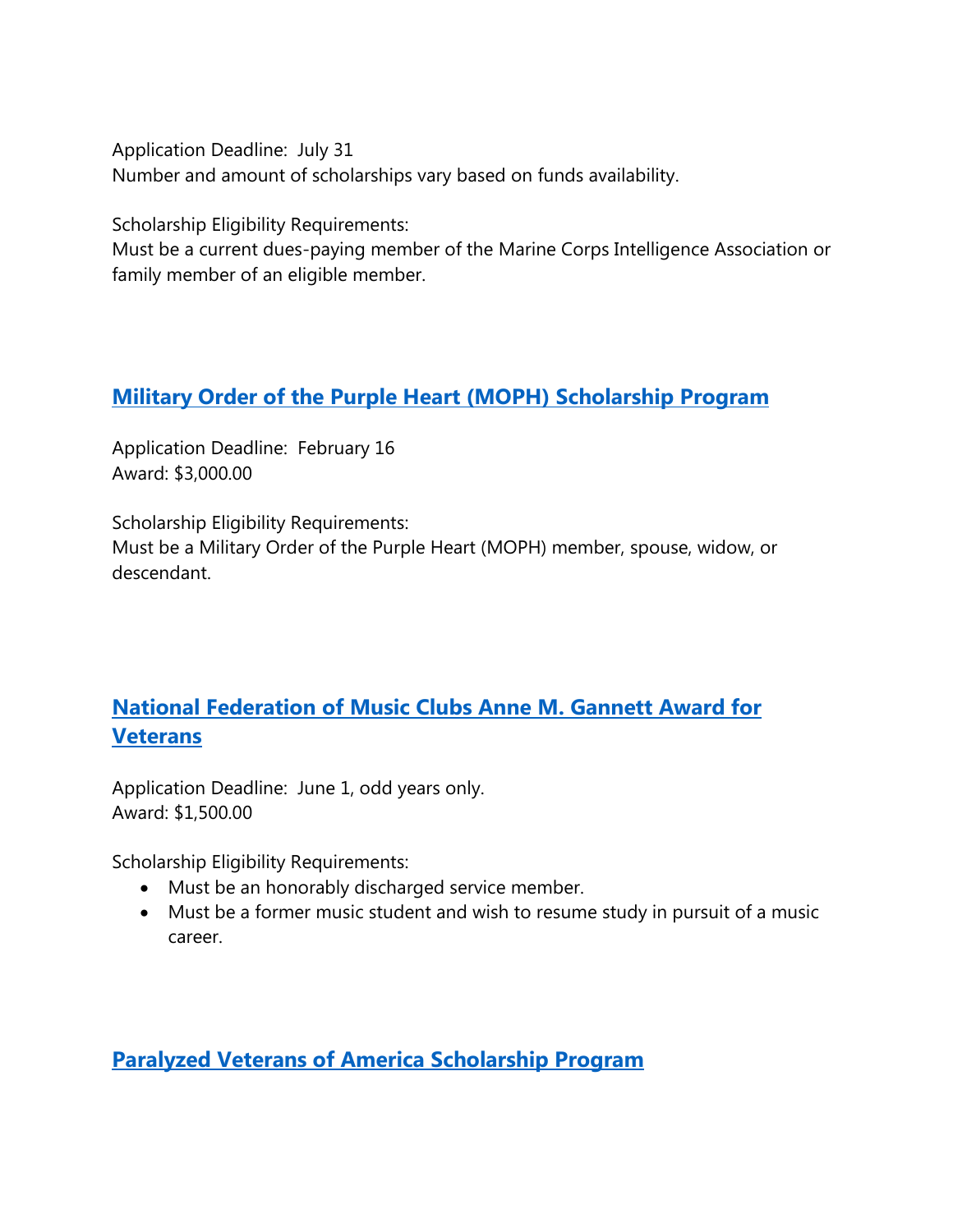Application Deadline: June 17 Awards: \$500.00\*/\$1,000.00\*\*

Scholarship Eligibility Requirements:

- Must be a Paralyzed Veterans of America member, spouse, or unmarried child under 24 years of age.
- Must be accepted or enrolled as a part-time\* or full-time\*\* student at an accredited school.

# **[The Posse Veterans Foundation](http://www.possefoundation.org/veterans-posse-program)**

Application Deadline: currently accepting for Fall 2018 Award: Full tuition expenses.

The Posse Foundation launched its Veterans initiative in 2012 in an effort to increase the rates at which veterans of the U.S. Armed Forces attend and graduate from selective colleges and universities. The Posse Foundation believes it can leverage its unique recruitment strategy to identify those veterans who can excel at selective four-year institutions of higher education. By creating cohorts of veterans, preparing them for the college experience and supporting them through to graduation. The Posse Foundation recognizes the immense value that veterans can bring to selective institutions of higher education, to the workforce and to the establishment of this diverse network of leaders.

Each Posse veteran will attend college as part of a multicultural team—a Posse—of 10 veterans and will receive support prior to matriculating on campus and mentoring once enrolled.

Scholarship Eligibility Requirements:

- 1. Veterans who are leaders in their places of work, communities and families.
- 2. Veterans who are excited about the opportunity to receive a bachelor's degree from one of the most prestigious liberal arts colleges in the nation and have not received a bachelor's degree before.
- 3. Veterans who have served at least 90 consecutive days of active duty since September 11, 2001, and have received or will receive an honorable discharge by July 1, 2017.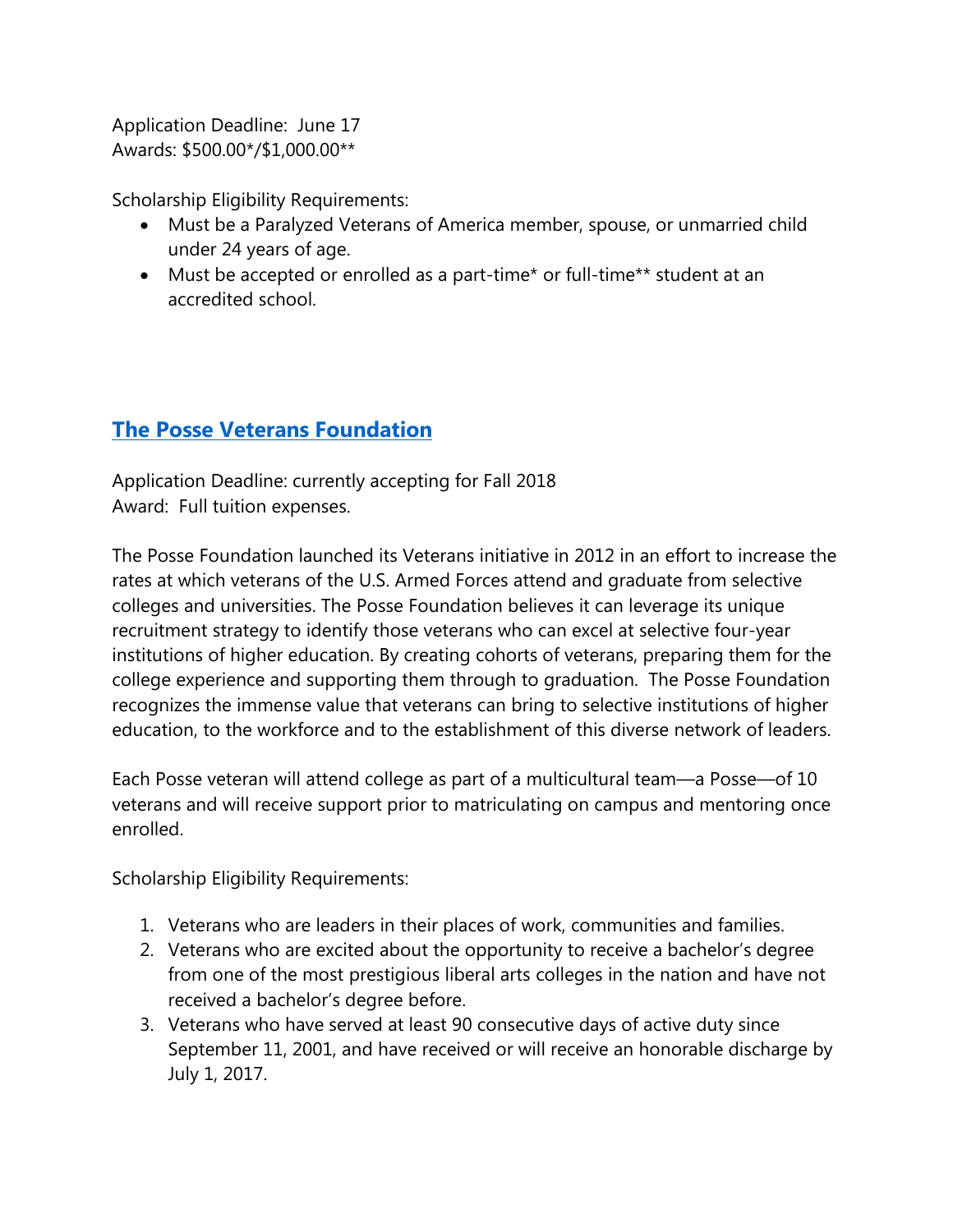# **Robert R. Kolling Memorial Scholarship**

Application Deadline: April 15 - annual Award: \$500.00

This scholarship was established by Woodridge Memorial Post 1578 of the Veterans of Foreign Wars with the intention of assisting a student military veteran, or a relative of, attending College of DuPage in their pursuit of continuing education. The applicant must demonstrate the spirit of what Comrade Kolling believed in – namely his patriotic and community based principles, and his desire for continuing education. This fund was established and shall be implemented annually, beginning with the fall session of the 2016-2017 school year. One \$500 (scholarship grant) will be awarded each spring for the following fall session.

Scholarship Eligibility Requirements:

The applicant must be a United States military veteran who is VFW eligible or a related family member of. That is, he or she must be a spouse, son or daughter, granddaughter or grandson, great-granddaughter or great-grandson, or brother or sister of a veteran who is/was eligible for membership into the VFW. That veteran need not be a current member, however. Proof of eligibility is required (DD Form 214) and must be included with their application. The applicant must be a current or enrolling student at College of DuPage enrolled in classes.

VFW Eligible - You're eligible if you:

- Are a U.S. citizen who has served honorably in an overseas conflict
- Received a campaign medal for overseas service
- Served 30 consecutive or 60 non-consecutive days in Korea
- Received hostile fire or imminent danger pay

**Criteria** – Financial need shall not be a factor in awarding scholarships. The applicant must demonstrate self-motivation, leadership, and a commitment to community service based on the following:

- Social behavior
- Community involvement
- Patriotism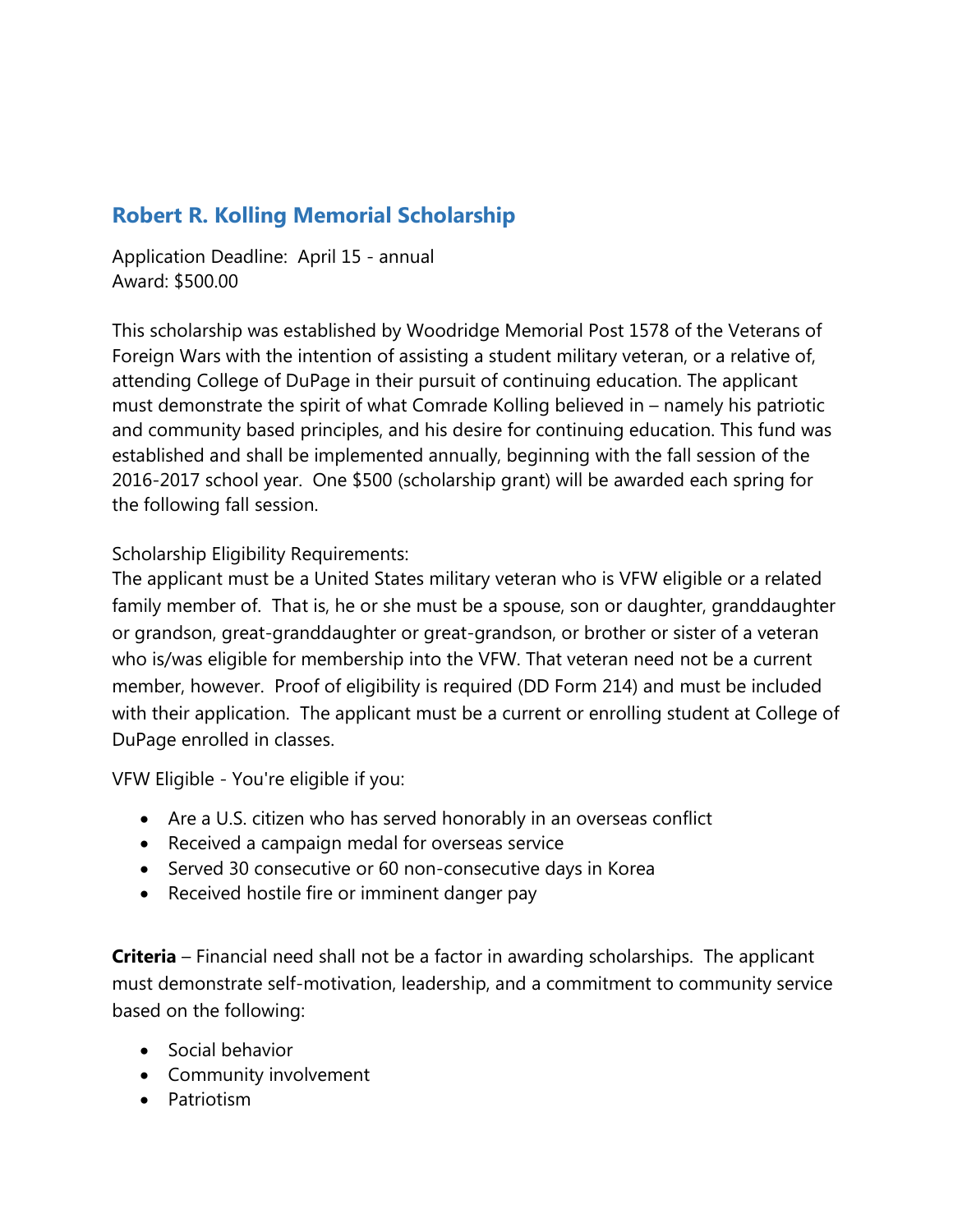• An essay stating why the applicant has decided to return to school and how the applicant intends to use their education to better themselves and their community

**Selection process** – A fair, equitable, and unbiased measurement system will be used by the Woodridge VFW Scholarship Committee to weigh factors for all criteria. All selections will be done with applicant's name or other identifying marks removed from their submissions.

**Awards** – No cash awards will be made. Payments will only be used for textbooks, supplies, and incidental fees – **NOT** for tuition fees. In the event the entire amount is not used, the remainder will be returned to the Post Scholarship Fund, after a period of 5 years. Payment will be made directly to a Financial Officer of the College of DuPage, in the student's account.

**Selection** – The selection process will be made no later than May 31st.

**The Robert R. Kolling Memorial Scholarship Application is provided below:**



 **Woodridge Memorial VFW Post 1578 P. O. Box 8219 Woodridge, IL 60517 630-910-1578 www.woodridgevfw.net woodridgevfw@comcast.net Robert R. Kolling Memorial Scholarship College of DuPage**

**Deadlines** – The deadline for student applications is April 15th. The selection process will be made no later than May 31st.

#### **APPLICATION FORM**

Student Full Name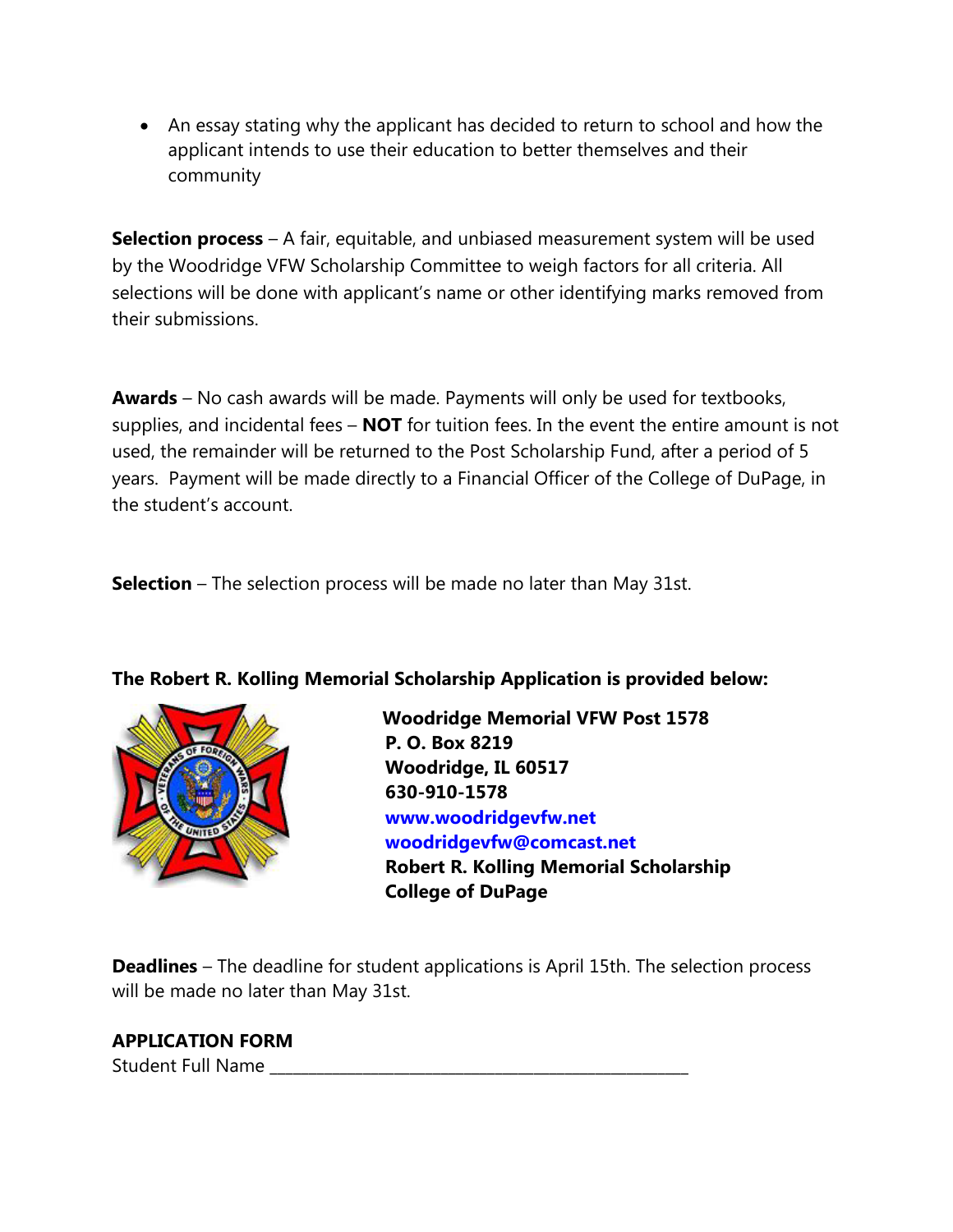| <b>Student's Address</b> |
|--------------------------|
| Date of Birth            |
| <b>Email Address</b>     |

Telephone Number (s) \_\_\_\_\_\_\_\_\_\_\_\_\_\_\_\_\_\_\_\_\_\_\_\_\_\_\_\_\_\_\_\_\_\_\_\_\_\_\_\_\_\_\_\_\_\_\_\_\_\_\_

Please list any volunteer groups, community service activities, and/or veteran organizations you are in or support. Include any leadership role you have taken, offices held, awards/honors.

\_\_\_\_\_\_\_\_\_\_\_\_\_\_\_\_\_\_\_\_\_\_\_\_\_\_\_\_\_\_\_\_\_\_\_\_\_\_\_\_\_\_\_\_\_\_\_\_\_\_\_\_\_\_\_\_\_\_\_\_\_\_\_\_\_\_\_\_\_\_\_\_\_\_\_\_\_\_\_\_\_\_\_\_\_\_\_\_\_\_\_\_\_

\_\_\_\_\_\_\_\_\_\_\_\_\_\_\_\_\_\_\_\_\_\_\_\_\_\_\_\_\_\_\_\_\_\_\_\_\_\_\_\_\_\_\_\_\_\_\_\_\_\_\_\_\_\_\_\_\_\_\_\_\_\_\_\_\_\_\_\_\_\_\_\_\_\_\_\_\_\_\_\_\_\_\_\_\_\_\_\_\_\_\_\_\_

\_\_\_\_\_\_\_\_\_\_\_\_\_\_\_\_\_\_\_\_\_\_\_\_\_\_\_\_\_\_\_\_\_\_\_\_\_\_\_\_\_\_\_\_\_\_\_\_\_\_\_\_\_\_\_\_\_\_\_\_\_\_\_\_\_\_\_\_\_\_\_\_\_\_\_\_\_\_\_\_\_\_\_\_\_\_\_\_\_\_\_\_\_

\_\_\_\_\_\_\_\_\_\_\_\_\_\_\_\_\_\_\_\_\_\_\_\_\_\_\_\_\_\_\_\_\_\_\_\_\_\_\_\_\_\_\_\_\_\_\_\_\_\_\_\_\_\_\_\_\_\_\_\_\_\_\_\_\_\_\_\_\_\_\_\_\_\_\_\_\_\_\_\_\_\_\_\_\_\_\_\_\_\_\_\_\_

\_\_\_\_\_\_\_\_\_\_\_\_\_\_\_\_\_\_\_\_\_\_\_\_\_\_\_\_\_\_\_\_\_\_\_\_\_\_\_\_\_\_\_\_\_\_\_\_\_\_\_\_\_\_\_\_\_\_\_\_\_\_\_\_\_\_\_\_\_\_\_\_\_\_\_\_\_\_\_\_\_\_\_\_\_\_\_\_\_\_\_\_\_

\_\_\_\_\_\_\_\_\_\_\_\_\_\_\_\_\_\_\_\_\_\_\_\_\_\_\_\_\_\_\_\_\_\_\_\_\_\_\_\_\_\_\_\_\_\_\_\_\_\_\_\_\_\_\_\_\_\_\_\_\_\_\_\_\_\_\_\_\_\_\_\_\_\_\_\_\_\_\_\_\_\_\_\_\_\_\_\_\_\_\_\_\_

\_\_\_\_\_\_\_\_\_\_\_\_\_\_\_\_\_\_\_\_\_\_\_\_\_\_\_\_\_\_\_\_\_\_\_\_\_\_\_\_\_\_\_\_\_\_\_\_\_\_\_\_\_\_\_\_\_\_\_\_\_\_\_\_\_\_\_\_\_\_\_\_\_\_\_\_\_\_\_\_\_\_\_\_\_\_\_\_\_\_\_\_\_

Name of Club/Organization, Office Held, Year

#### **Additional Requirements:**

Attach an essay of 300 words or less and what your personal and professional goals are and how you intend to use your education to better yourself and your community. Also, please feel free to include any other accomplishments or personal achievements that are not listed on the application form.

#### **Application submission:**

- Complete this application in ink
- Attach the written essay
- Proof of veteran eligibility DD214

Submit this application and all requirements to Woodridge Memorial VFW Post 1578 no later than April 15th via US Mail or scan and attach via Email.

#### **Woodridge Memorial VFW Post 1578 P. O. Box 8218**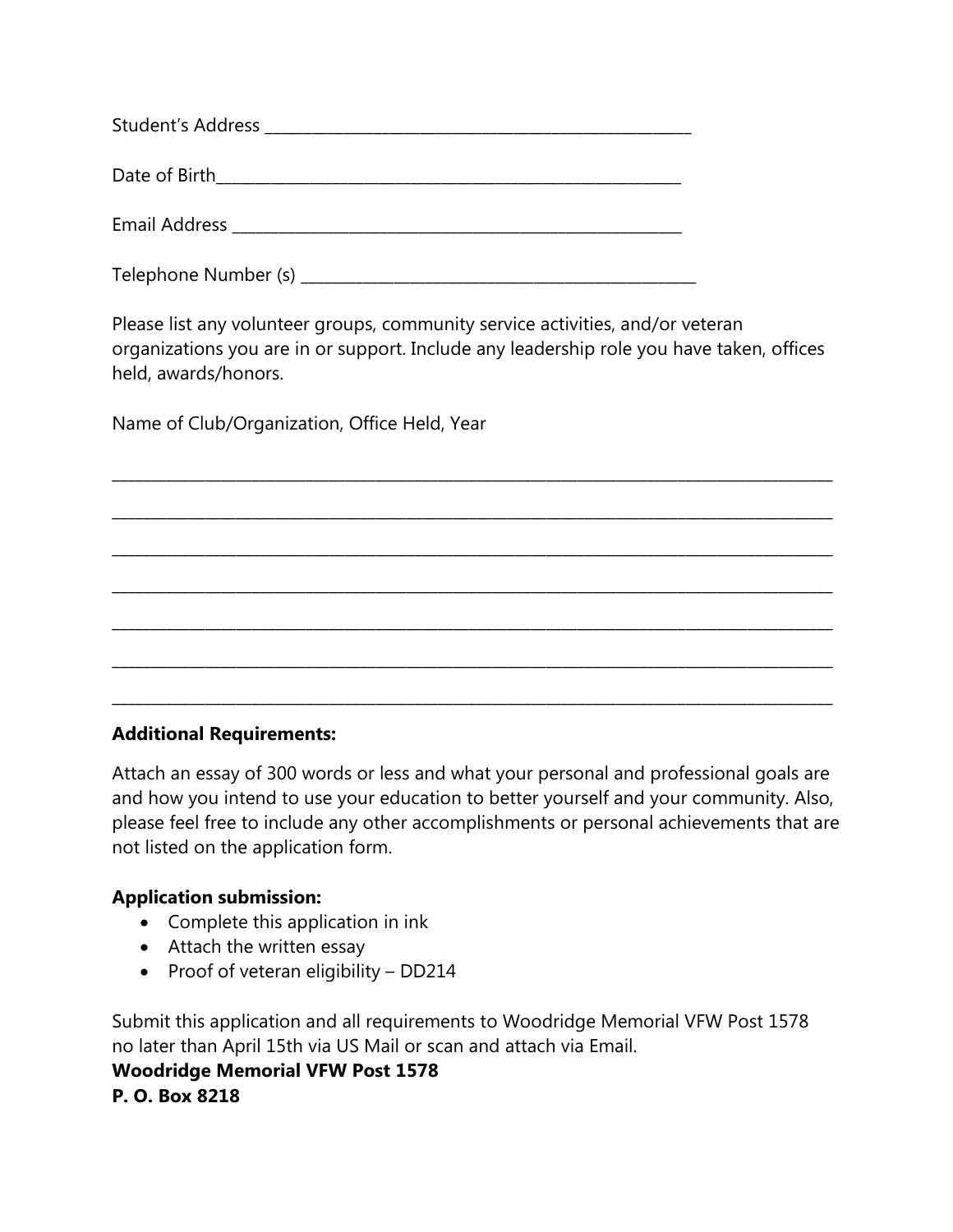#### **Woodridge, IL 60517-8219 Email: woodridgevfw@comcast.net**

#### **Questions:**

Please address any questions via Email or call the Post at 630-910-1578 and leave a message and return phone number.

I understand that the above information will be held in strict confidence and will not be released to anyone outside the scholarship selection process. If selected for the scholarship, I grant permission to the Veterans of Foreign Wars to publicly announce my selection.

\_\_\_\_\_\_\_\_\_\_\_\_\_\_\_\_\_\_\_\_\_\_\_\_\_\_\_\_\_\_\_\_\_\_\_\_\_\_\_\_\_\_\_\_\_\_\_\_\_\_\_\_\_\_\_\_\_\_ \_\_\_\_\_\_\_\_\_\_\_\_\_\_\_\_

Applicant's Signature **Date** Date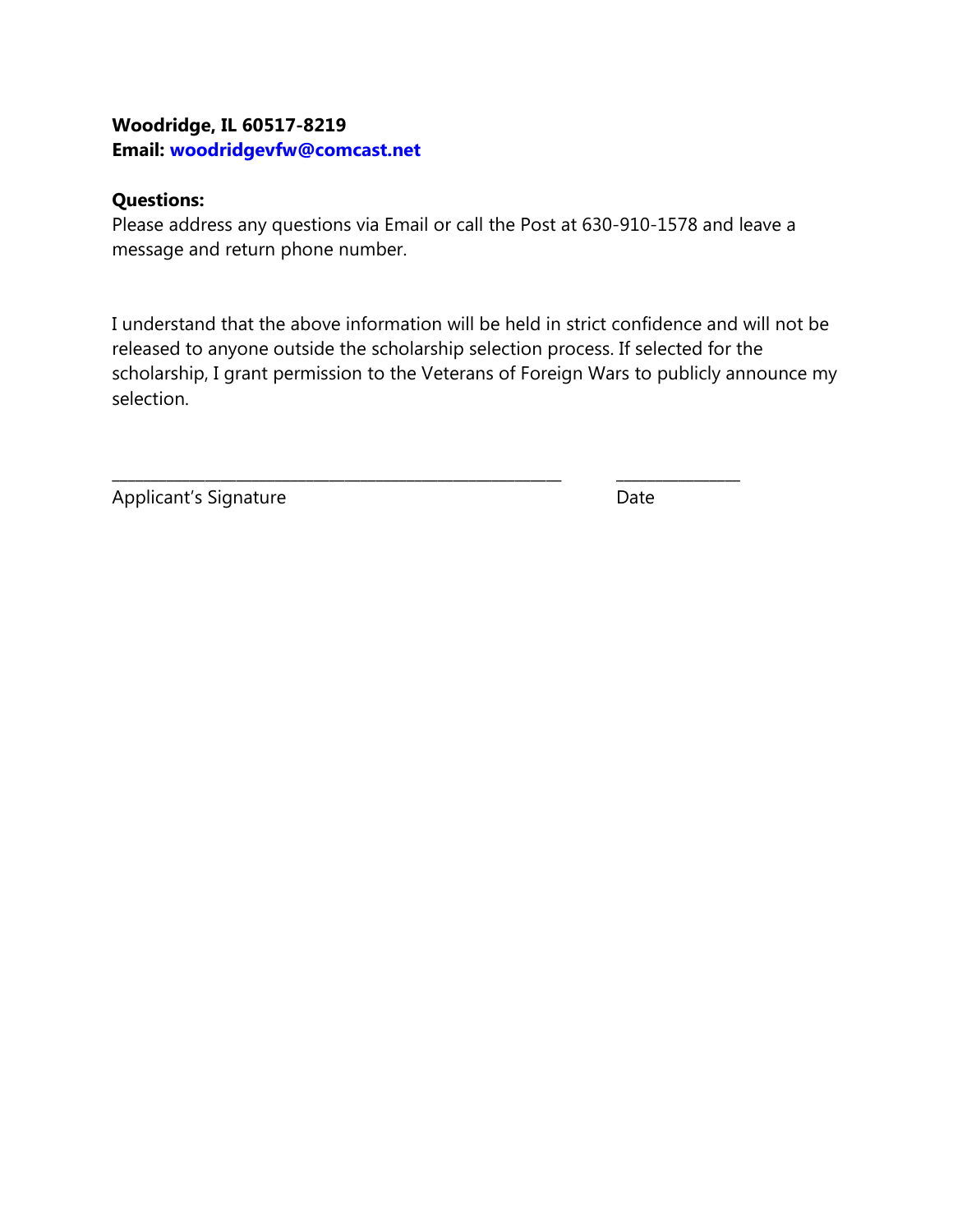# **[Society of Sponsors of the United States Navy Centennial Scholarship](http://www.nmcrs.org/sponsors-scholarship.pdf)**

Application Deadline: During the academic year in which the scholarship applies. Award: \$3,000.00

Scholarship Eligibility Requirements:

- Must be a Navy or Marine Corps Operation Iraqi Freedom or Operation Enduring Freedom combat-wounded veteran.
- Must be a full-time student planning to enter the teaching profession.
- Must have completed an associate degree or the equivalent of two years of study at an accredited college.
- Scholarship funds cannot be used for correspondence courses, degrees at a distance, Internet or external-degree programs.

# **[Student Veterans of America](http://studentveterans.org/index.php/programs/scholarships)**

Thanks to the generous support of our corporate sponsors Student Veterans of America is awarding over \$270,000 in scholarships for the 2016-2017 academic year. Students can apply for all scholarships directly through our **[website](https://urldefense.proofpoint.com/v2/url?u=http-3A__studentveterans.us11.list-2Dmanage.com_track_click-3Fu-3D00012c707b4eea916ba13da83-26id-3D6a3273f61d-26e-3Ddb2bb041d1&d=CwMBAg&c=ODFT-G5SujMiGrKuoJJjVg&r=JApgZ8oaw1TYS8Tk0hf4VGoOhIEjSd6CZjw6xg70hfM&m=_ysg_GVn5ZJdtF5295Odw2Ft8ktAp4NXxD9bBDUSak4&s=wFUy-NTwLhoSr7aYzNyuMZUxKQXbb4ngJW1MXsJ9bF0&e=)**. For any questions, give us a call at 202-223-4710, or email us at [contact@studentveterans.org.](mailto:contact@studentveterans.org)

Deadline: November 4 – applies to most scholarships

Open application dates are noted for Raytheon and Accenture: Jan. 5 to Mar. 31, 2017

#### **Community College Scholarship:**

Rockwell Collins – SVA Community College Scholarship

**Six \$2,500** Scholarships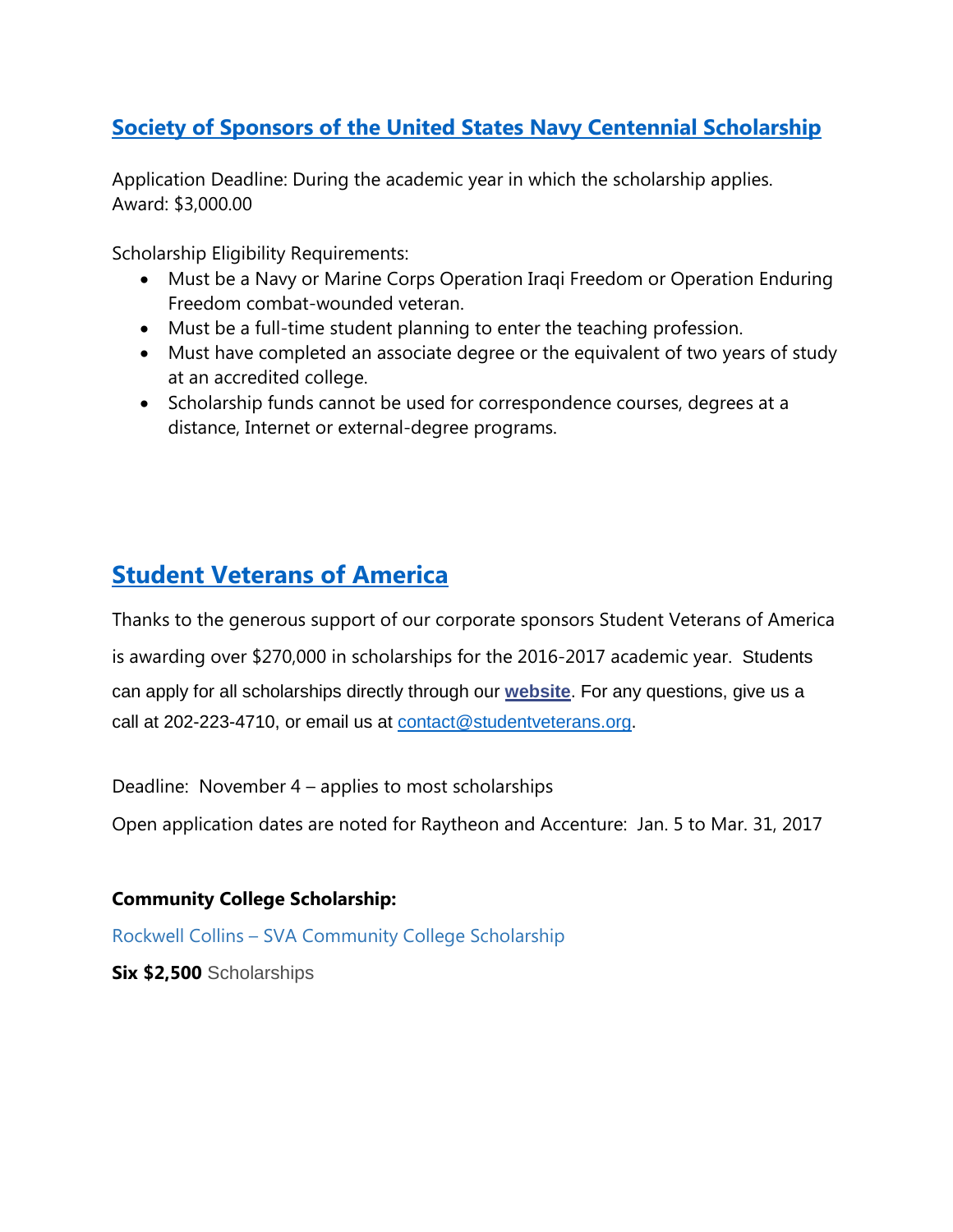#### **Accredited Four-year College or University Scholarships:**

Accenture Student Veterans Scholarship – Open Jan. 5, 2017 to March 31, 2017

Five \$10,000 scholarships will be awarded to Veterans pursuing an undergraduate degree at an accredited four-year college or university. The Accenture Student Veterans Scholarship will support any student veteran pursuing a 4-year bachelor's degree.

Eli Lilly and Company Student Veterans Scholarship One \$10,000 Scholarship

Google-SVA Scholarship Eight \$10,000 Scholarships

LMI Student Veterans Scholarship Five \$10,000 Scholarships

NBC Universal – SVA Scholarship Two \$12,000 Scholarships

PNC Serving with Integrity Scholarship Two \$10,000 Scholarships for Business/Finance Majors

Raytheon - SVA Patriot Scholarship: Open Jan. 5, 2017 to March 31, 2017 Two \$10,000 scholarships will be awarded to promote collegiate level studies to a deserving U.S. Army veteran.

Walt Disney Company STEM Scholarship Two \$10,000 scholarships for STEM Majors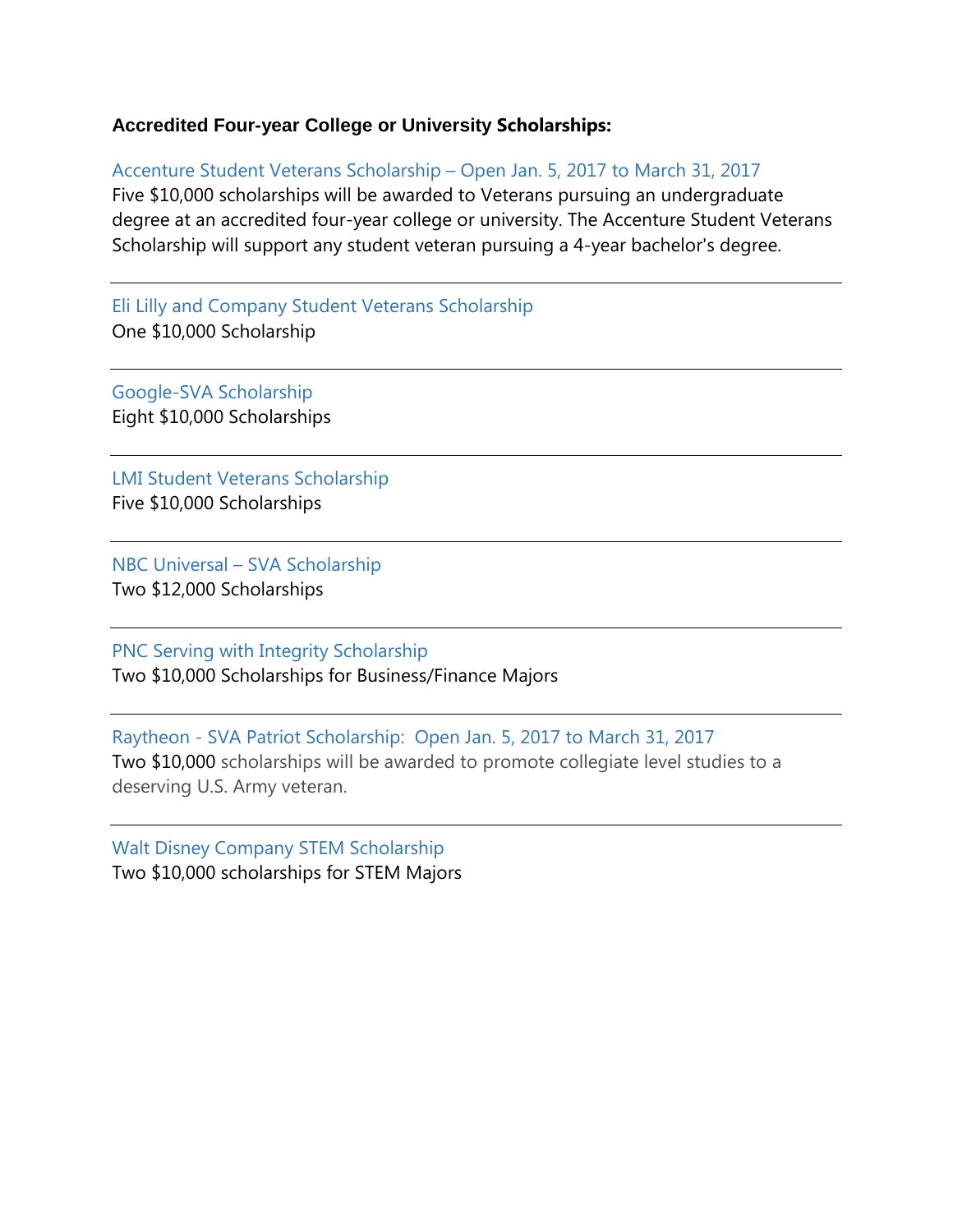# **[Tilman Scholar](http://pattillmanfoundation.org/wp-content/uploads/PTF_one-sheet_app.pdf)**

Application Deadline: March 1

Award: Educational expenses, including tuition and fees, books and living expenses.

Founded in 2004, the Pat Tillman Foundation invests in military veterans and their spouses through academic scholarships – building a diverse community of leaders committed to service to others. Each year, up to 60 candidates are selected from thousands of applicants to be Tillman Scholars. These individuals are already making a difference in the fields of medicine, law, business, technology, education, the arts and more. Since the program's inception, the Foundation has named over 400 Tillman Scholars at more than 100 institutions nationwide.

Scholars receive much more than just funding. Our program unites the best talent and leadership in the military to make a significant impact in the fields of medicine, law, business, policy, technology, education and the arts.

Scholarship Eligibility Requirements:

- Veteran and active-duty military service members.
- Honorably discharged of pre- and/or post-9/11 service from all branches of the U.S. Military, including the National Guard and Reserve.
- Current spouses of veterans or active-duty service members, including surviving spouses.
- Military veterans or spouses pursuing a degree as a full-time\* student:
	- Undergraduate Bachelor's degree
	- Graduate or professional degree
	- At a public or private, U.S.-based accredited institution of higher education

\*Full-time as determined by your institution and program of study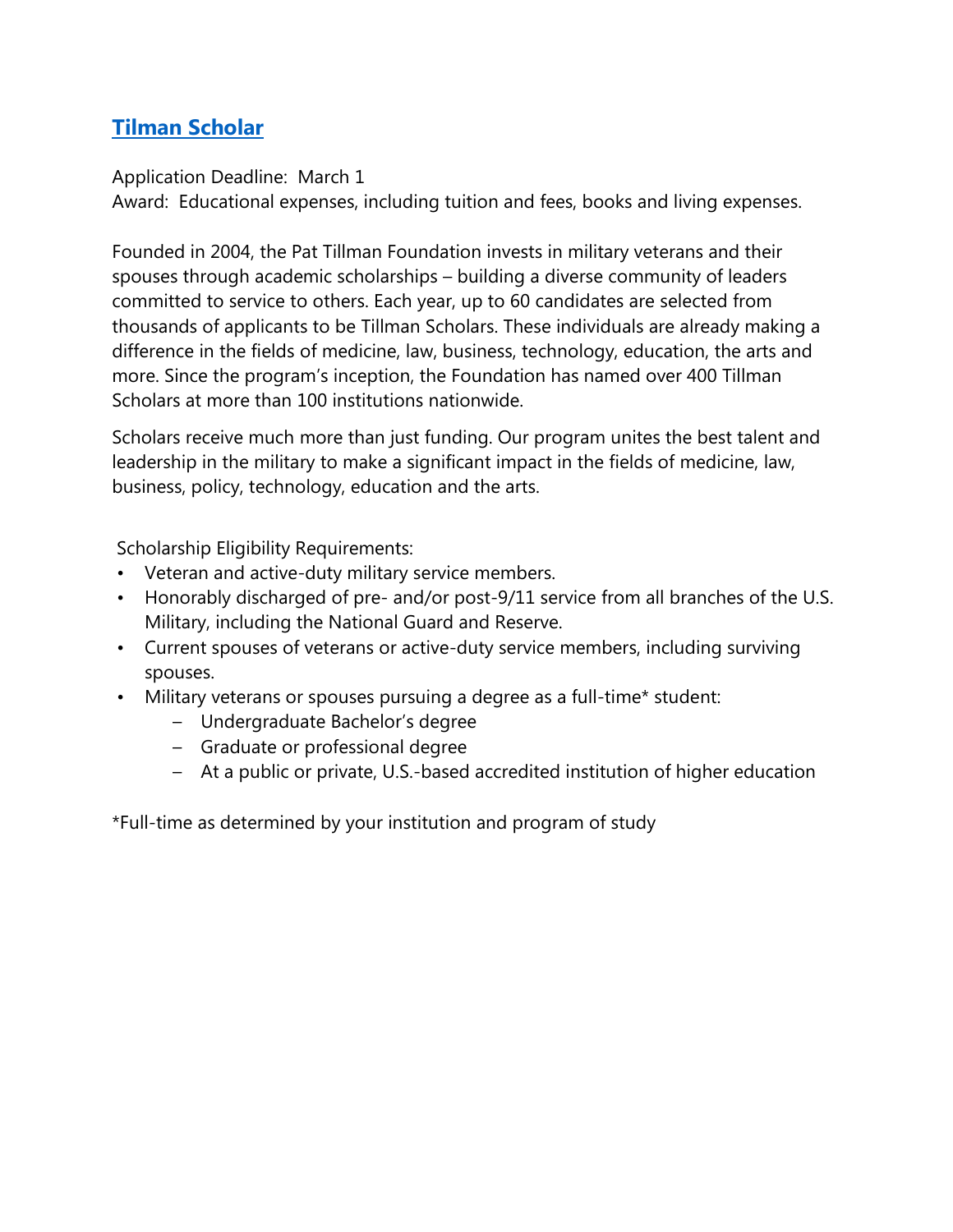# **University of Illinois – [Children of Veterans Tuition Waiver](https://secure.osfa.illinois.edu/scholarship-database/detail.aspx?id=1522)**

Awarding Department: Office of Student Financial Aid

Application Deadline: March 1

Criteria: ACT composite score

You must be a permanent resident of the Illinois county from which you apply and you must be the natural or legally adopted child of the veteran on whose service your application is based. The tuition waiver can be used at any University of Illinois campus (Urbana-Champaign, Chicago, the Health Sciences Center, Springfield, or Global Campus). Recipients for the tuition waivers will be determined in the following manner: The child of a deceased veteran will be awarded the tuition waiver. If two or more candidates meet this criterion, the candidate with the highest composite ACT score will be selected. If the parents of all the candidates are living, the child of a disabled veteran will be awarded. If two or more candidates meet this criterion, again, the highest ACT composite score will be used to make the determination. If the veteran parents of all candidates are living and none are disabled, the tuition waiver will be awarded to the candidate with the highest ACT composite score.

Up to six waivers per county are awarded each year; one for each of the following conflicts: WWII, Korean Conflict, Vietnam Conflict, Southwest Asia Conflict, Operation Enduring Freedom, and Operation Iraqi Freedom.

#### **Scholarships are typically awarded to:**

Freshmen, Sophomores, Juniors, Seniors, Transfer Students, Graduate Students

**Contact Info:** The Office of Student Financial Aid 217-333-0100, [www.osfa.illinois.edu](http://www.osfa.illinois.edu/)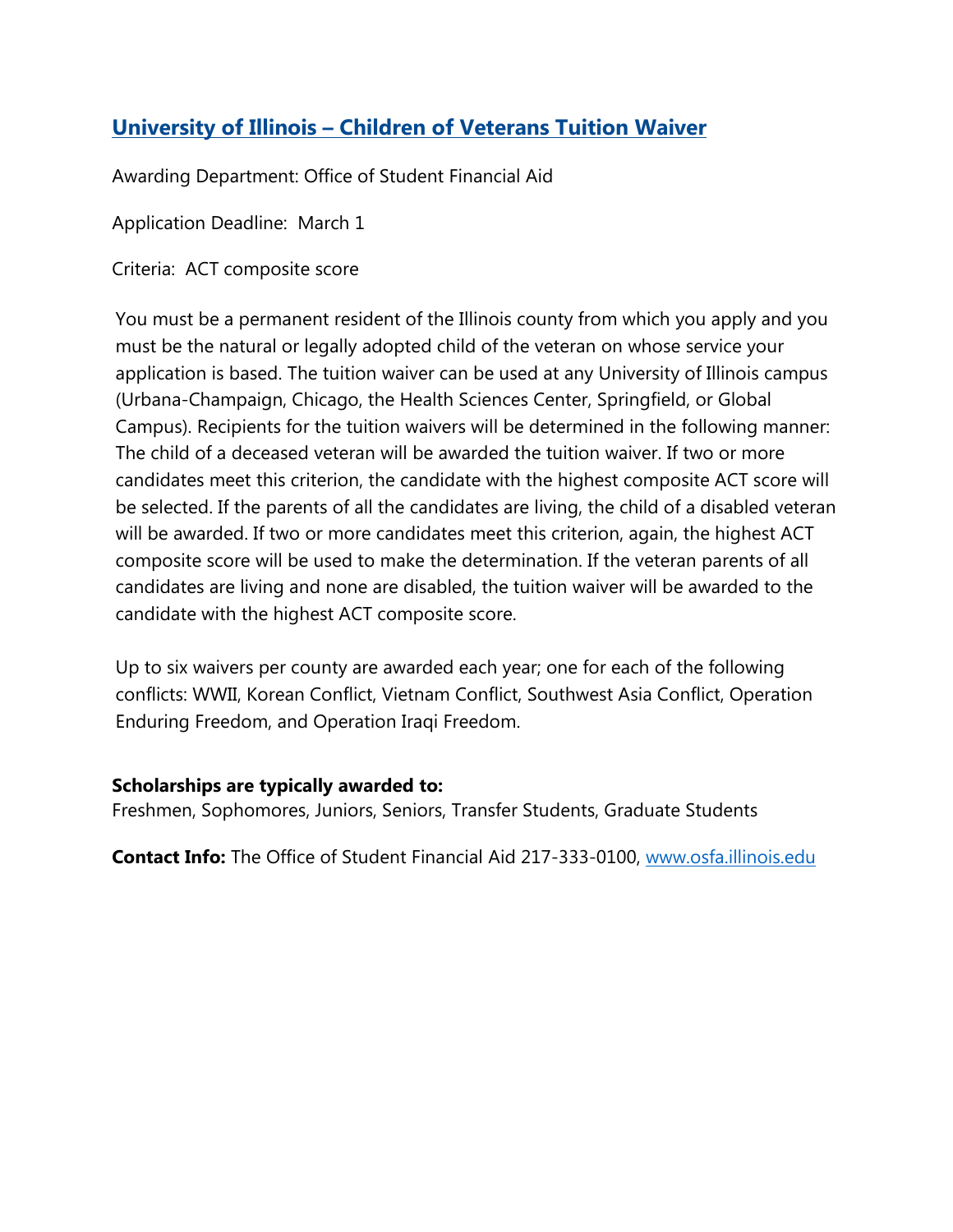## **[VA MortgageCenter.com Military Education Scholarships](http://www.vamortgagecenter.com/scholarships.html)**

Application Deadline: Spring: March 15 to April 30 Fall: September 15 to October 31 Number of Awards: 5 semiannual Amount: \$1,500.00

Scholarship Eligibility Requirements: Must be an active-duty service member, veteran, ROTC student or dependent.

## **[VFW "SPORT CLIPS HELP A HERO SCHOLARSHIP"](http://www.vfw.org/scholarship/)**

Application Deadline: Spring: August 1 to November 15 Fall: January 1 to April 30

#### *Application available at* **[ww.vfw.org/scholarship](http://www.vfw.org/scholarship)**

VFW and one of its major supporters, Sport Clips Haircuts, have again partnered to help our veterans and their families. The VFW "Sport Clips Help A Hero Scholarship" will provide service members and veterans with the financial assistance they need to complete their educational goals without incurring excessive student loan debt. It's just another way to say "thank you" to those who deserve if the most. Please see below for full details on the scholarship program and to apply.

#### **Here are the Details:**

- Scholarships of up to \$5,000 will be awarded to qualified applicants
- Limited to one per family per semester
- Applicants may reapply each semester regardless of previous award or denial
- Applications will only be accepted online
- Applications for fall semester will be accepted January 1 through April 30 and applications for spring semester will be accepted August 1 through November 15
- Scholarships will be awarded for spring semester in January and for fall semester in July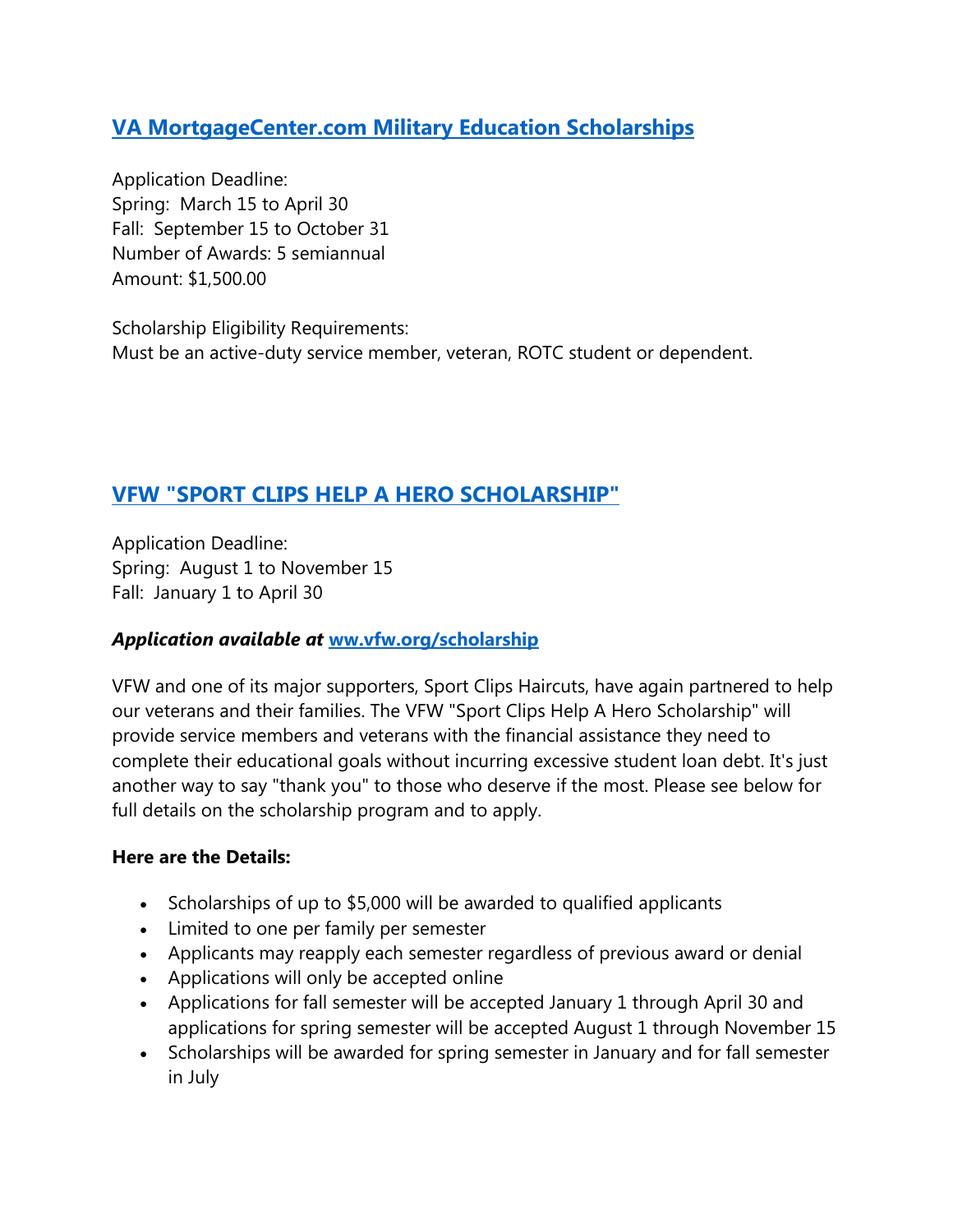• Scholarships must be used for the school semester for which the veteran is applying or they will become null and void

#### **Scholarships are restricted to tuition and fees and will be paid directly to accredited schools.**

Scholarship Eligibility Requirements:

- Be a citizen of the United States;
- Be retired or honorable discharged veteran, active duty, or a member of the National Guard or Reserve;
- Have completed Basic Training and follow-on training (Advanced Individual Training, Technical school, etc.);
- Have or separated with a military rank of E-5 or below;
- Demonstrate a need for financial assistance;
- Participate in, be accepted to or currently enrolled in a VA approved program or school at an accredited postsecondary institution;
- If selected, authorize the Veterans of Foreign Wars (VFW) and Sport Clips, Inc. to announce and publish award of your scholarship. If awarded a scholarship, the recipient's name, city, state, photograph and essay may be used for promotional purposes by the VFW and Sport Clips, Inc. without further consent from the recipient.

# **[Veterans Caucus Scholarship Program](http://www.veteranscaucus.org/displaycommon.cfm?an=1&subarticleenbr=37)**

Application Deadline: March 1 Award: \$2,000.00

Scholarship Eligibility Requirements:

- Must be an honorably discharged veteran or active member of the Guard or Reserve.
- Must be enrolled in physician assistant training at an accredited program in the U.S.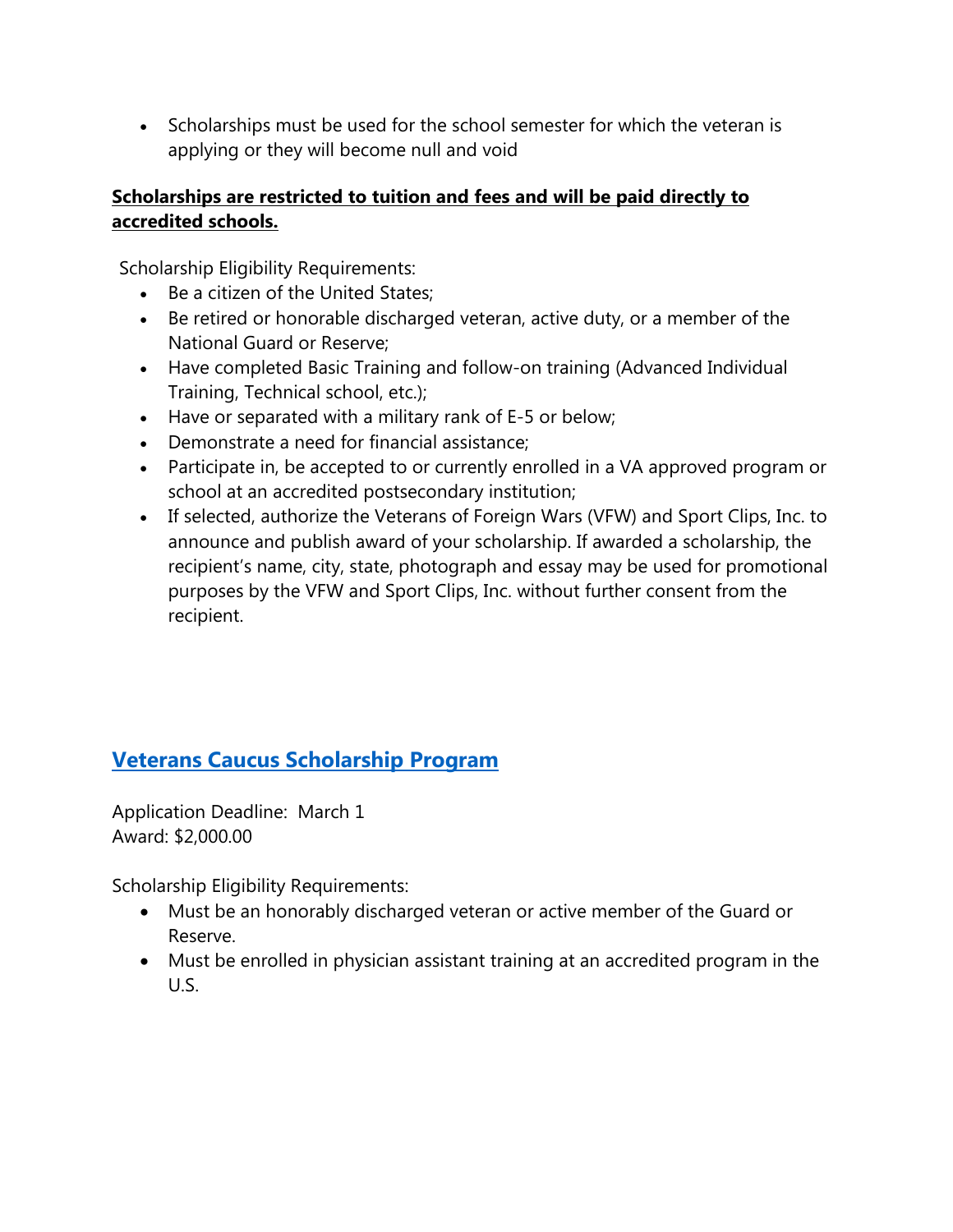## **[Walter Beall Scholarships](http://www.walterbeallscholarship.org/index.html)**

Application Deadline: Before April 1 Award: \$2,000.00 - \$5,000.00

Scholarship Eligibility Requirements:

- Must be a Fleet Reserve Association member, spouse, child, or grandchild.
- Members must have been continuous members for two years prior to the award being made to an applicant.
- Must pursue engineering, aeronautical engineering, or aviation-oriented degree.

## **[Women Marines Association Scholarship Program](http://www.womenmarines.org/scholarships.aspx)**

Application Deadline: November 1 – February 28 Award: \$1,500.00

Scholarship Eligibility Requirements:

Must be a qualified applicant sponsored by Women Marines Association members.

# **Veterans Service Organization Scholarships**

The following organizations offer scholarships primarily to active duty military, veterans, and/or their families.

[American Legion](http://www.legion.org/scholarships) [AMVETS](http://www.amvets.org/programs/scholarships.html) [Disabled American Veterans](http://www.dav.org/volunteers/scholarship.aspx) [Paralyzed Veterans of America](http://www.pva.org/scholarships) [Veterans of Foreign Wars](http://www.vfw.org/community/programs) [Vietnam Veterans of America](http://www.vva.org/scholarship.html)